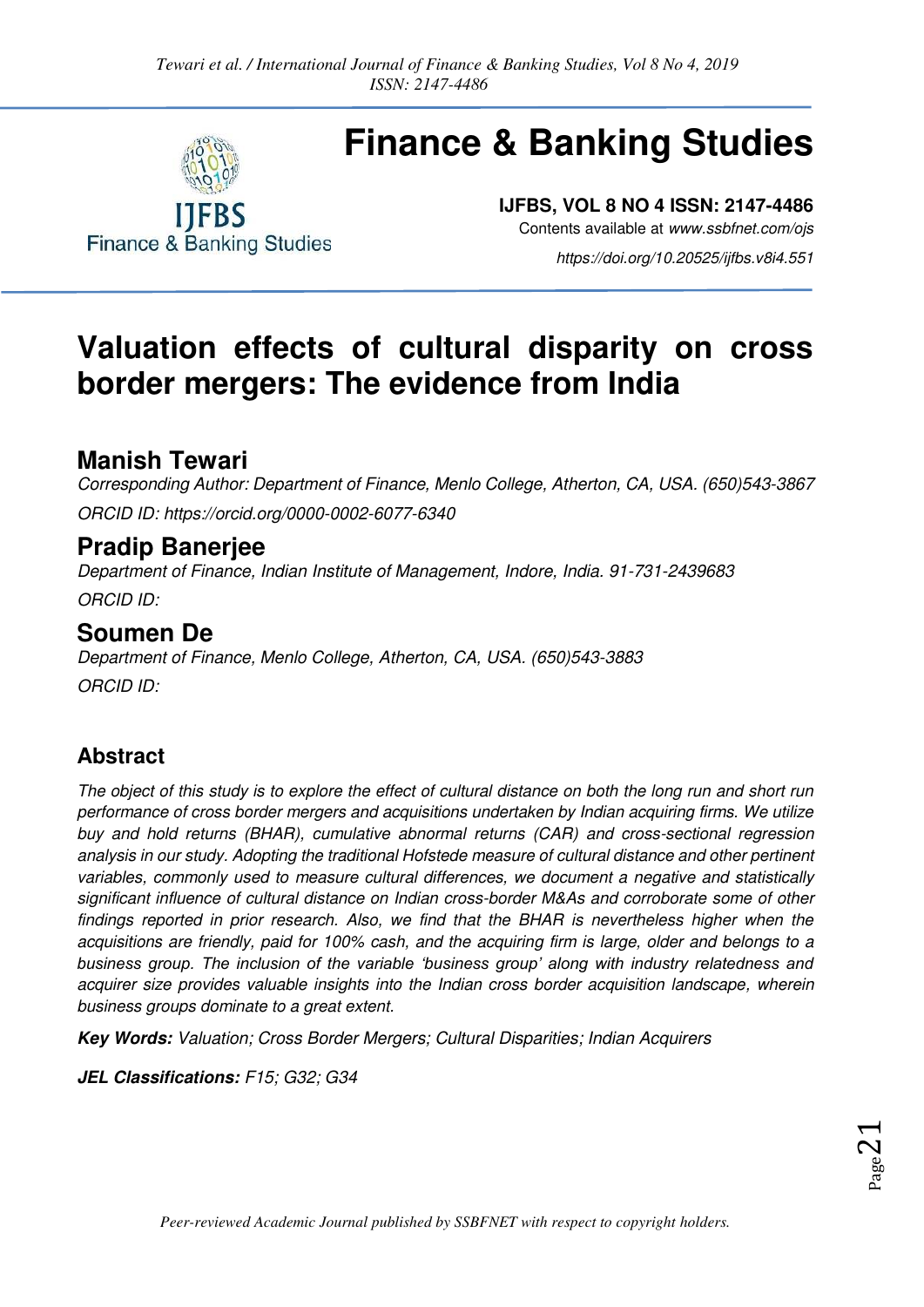### **Introduction**

Studies on cross-border acquisitions undertaken by acquirers in the two major emerging market economies of China and India (Aybar & Ficici, 2009; Bhagat, Malhotra & Zhu, 2011; Boateng, Wang & Yang, 2008; Chen and Young, 2010; Gubbi, Aulakh, Ray, Sarkar & Chittoor, 2010; Nicholson and Salaber, 2013; Ning, Kuo, Strange & Wang, 2014; Li, Li and Wang, 2016) report the abnormal returns around the announcement of mergers, can be either positive, zero and insignificant or negative. This is not an unexpected result. These positive or negative returns from these cross-border mergers depend not only on the choice of target firms but also on a host of other factors, both tangible and intangible.

In a recent issue of The Economist (June 10-16, 2017, page 69), it has been reported that even though the smaller acquirers in China have done relatively well, the larger acquirers have been constrained by the State authorities and their own inability to assess and implement the necessary integrative strategies in foreign target nations. In particular, the subpar performance of the larger acquirers as often reported by the financial press may be particularly affected by the cultural distance between the acquiring firms and target firms, especially in developed nations. Cultural distance between acquirers and targets has been explored in the context of transnational mergers and acquisitions (M&A) as a critical variable that can have significant bearing on the eventual success of such cross-border corporate integrations (Datta and Puia, 1995; Lee et al., 2008; Leung et al. 2005; Shenkar, 2012;); culture affects the information flow and the learning process, each so vital for the success of cross-border mergers (Datta and Puia, 1995; Morosini et al., 1998).

The object of this study is to explore in particular the effect of cultural distance on both the long run and short run performance of cross border mergers and acquisitions undertaken by Indian acquiring firms. We explore in this paper specifically the effect of cultural distance on both long run buy and hold returns and on announcement period returns to Indian cross border acquisitions. We examine the influence of several measures that codify the cultural distance between acquiring and target firms beyond the Hofstede (1980) measure to embody cross country differences in culture.

We analyze a sample of 141 cross-border acquisitions undertaken by Indian firms between 1995 and 2015. As far as we know, this is first time this particular issue with regard to cross border mergers and acquisitions undertaken by Indian firms has been empirically explored in the finance literature.

We find that long run buy and hold returns (BHAR) for various time periods are negative even though the announcement period abnormal returns for selected windows are either positive or zero for our sample of firms. BHAR is nevertheless higher when the acquisitions are friendly, paid for 100% cash, and the acquiring firm is large, older and belongs to a business group. The Hofstede measure turns out to be negative and statistically significant at the 1 percent level in our study. The results are more in line with those reported by Ahern et al., (2015) and opposite to those reported by Chakrabarti et al., (2009). Returns to acquiring firms are lower when the cultural distance between the acquiring and target firms is greater. However, we are able to document and corroborate patterns of influence on the long-term performance of Indian cross-border mergers and acquisitions that have been earlier reported by Ahern et al., (2015) for a global sample of acquiring firms.

Rest of the paper is organized as follows. Section 2 explores the links between cultural distance and firm performance and develops the hypotheses for the study. Data, variables and methodology used for the study are described in Section 3. The results for the study are presented in Section 4. Section 5 concludes.

### **Literature Review**

### **Culture and its effects on cross-border M&A performance**

Culture, according to Hofstede et al., (2010), "consists of unwritten rules of the social game. It is the collective programming of the mind that distinguishes the members of one group or category of people from others." Further they show that national culture explains the differences in manager's attitude and value system. Evans et al., (2002) show that managers are more sensitive to cultural issues for international acquisition as compared to domestic acquisition. Morosini and Singh (1994) conjecture that the acquirer would choose the most appropriate post-acquisition integration strategy if the firm knows how the national culture would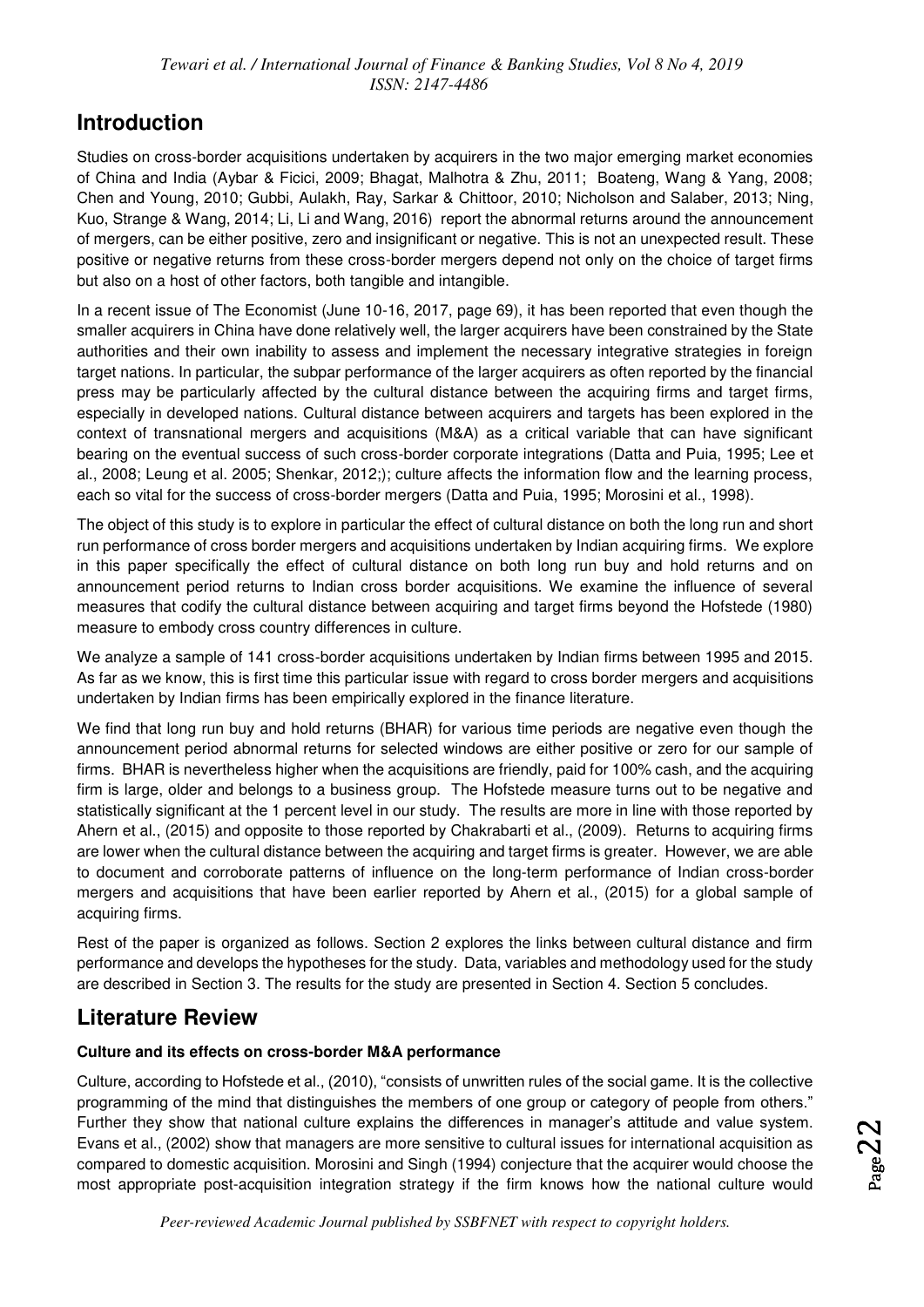influence the target. Weber et al. (1996) show that critical factor for the success of international M&A is the difference in national culture rather than the corporate culture. Zhao et al., (2004) theorize the role of culture in determining the transaction costs associated with cross-border mergers. Slangel (2006) posit that the cultural distance works as a boon (a bane) if the level of integration between acquirer and the target is low (high). Hence, even though a large body of evidence indicates that cultural distance increases the cost of integration and negatively affects firm performance, cultural distance may, under certain scenarios, also enhance the potential synergies through capability building and resource sharing (Mayrhofer, 2004).

Though wider gaps in culture, either national or corporate, between the acquiring and target firms is often attributed to as one of the primary reasons for which cross border acquisition usually fail (Datta & Puia, 1995; Stahl & Voigt, 2008), there is a countervailing argument which posits that when such wide gaps do exist, acquiring firms undertake the strictest of due diligence before they embark upon such cross border acquisitions and the extra care they undertake before extending offers for targets often leads to superior outcomes after the acquisitions (Morosini & Singh, 1994). Culturally distant mergers can often lead to innovation and learning in an environment where participants, faced with uncertainties, are prepared to break new grounds (Very, Lubatkin & Calori, 1996). The awareness of the cultural distance often motivates the participants to enforce better integration measures that results in superior post-merger performance (Goulet & Schweiger, 2006). Thus, larger distances between the cultures of acquiring and target firms in the context of cross border M&As need not necessarily lead to negative outcomes for the participating firms; they can drive positive post-merger outcomes as well.

Even though empirical research on cross border mergers has been extensive, comprehensive studies examining the effect of cultural differences on the post-merger performance of acquiring firms in the context of cross border mergers and acquisitions have been relatively few. Ahern et al. (2015) examine a global sample of 827 acquiring firms for the period 1985 through 2008 from 35 different countries that have engaged in cross border M&A acquiring targets in 38 countries, and have reported that the volume of cross border mergers and the combined announcement returns to both the acquiring and target firms are lower when the countries involved in the M&A are culturally more distant. Ahammad et al. (2016) have also reported that cultural differences have a negative influence on cross-border acquisitions.

On the other hand, Chakrabarti et al. (2009), using a global sample of over 800 acquisitions during the period 1991-2004 have reported that cross border acquisitions undertaken by firms across a wide spectrum of nations performed relatively better when the culture of the acquiring firm differed markedly from that of the target firms. Contrary to normal expectations, they find a positive relation between cultural distance and long run post-merger M&A performance. Using a survey methodology, Morosini et al. (1998), also find a positive relation between cultural distance and post-merger performance for a sample of 52 cross border acquisitions undertaken between 1987 and 1992. Dikova and Sahib (2013) have reported for a 2009-10 global sample of firms that more internationally experienced acquirers are able to better manage cultural differences in cross-border acquisitions. Lack of experience in culturally distant cross border acquisitions initiated by novice acquirers can thus lead to lower post-merger performance.

#### **Cultural distance and its effects on Indian acquiring firms**

The Indian firms are new in the realm of cross border mergers and that several acquiring firms in India are dominated by insiders makes the study of the effect of cultural distance on the performance of cross border merger distinctly unique. In India, insiders are called promoters and they are either an individual or groups of individuals. Relatives of the promoter and other associates form the promoter group. Promoter is a person who brings about the incorporation and organization of a corporation and retains the overall control of the company. Indian promoters have dominated the corporate sector ever since India became a sovereign nation in 1947 and continue to hold, on average, the largest share blocks in the companies they own and control.

On the other hand, firms are predominantly owned by insiders in India and are therefore expected to be very conservative in their approach to foreign acquisitions. They are also likely to tightly integrate the target into their own firms once they do engage in cross border acquisitions. Indian corporate insiders, who normally would prefer to engage in domestic mergers, would be more cautious in venturing into cross border mergers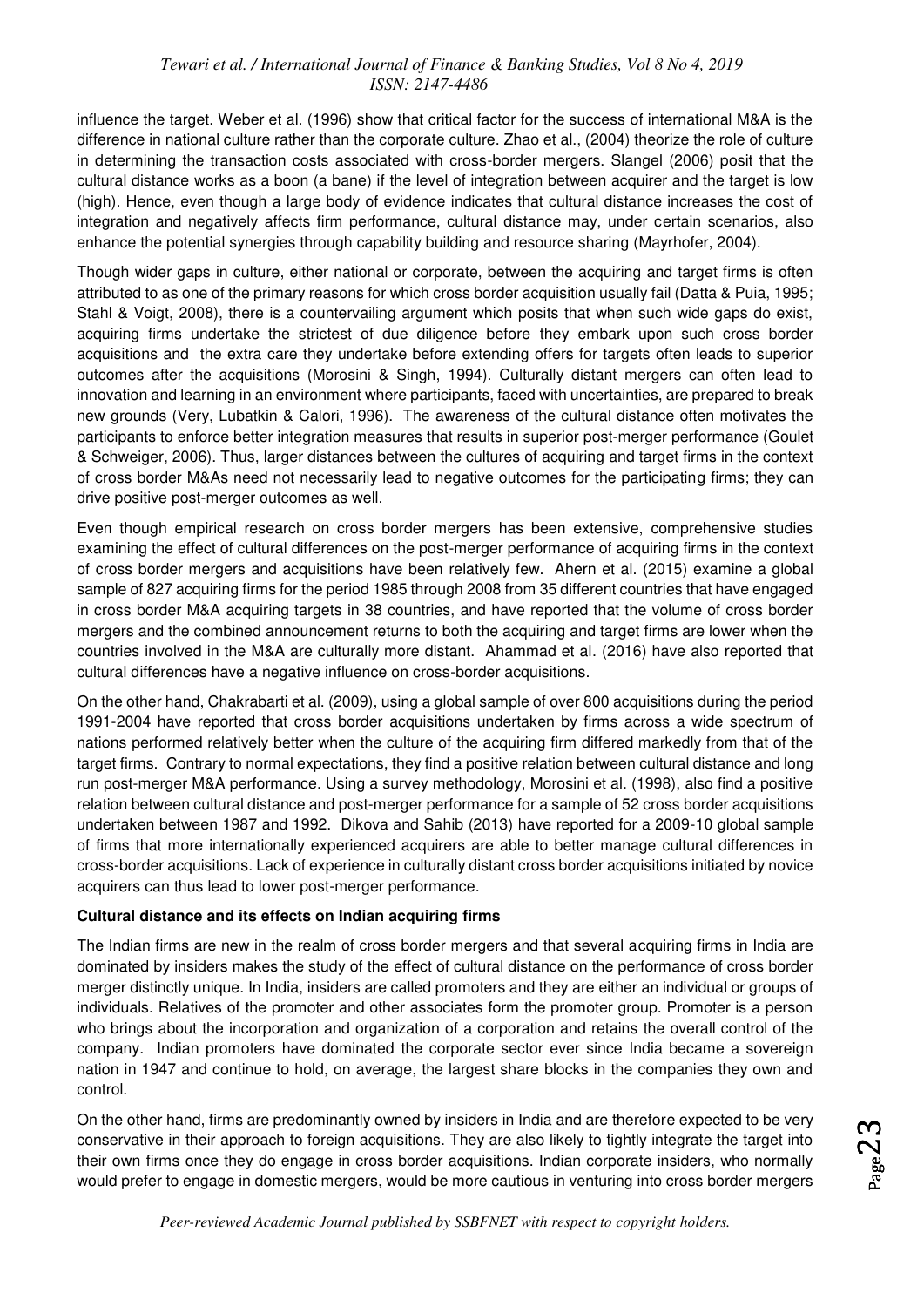but once they do commit to a cross border merger they would be expected to channel more focused attention and higher amounts of resources to make the cross border mergers work. Cultural distance between acquirers and targets might motivate the involved firms to commit to a greater degree of commitment to make the post-merger integration process work.

Also, India being a diverse country in terms of culture, firms in India are accustomed to a degree of internal corporate cultural distance in terms of their domestic operations. Unlike the United States, operating working cultures of different states in India vary appreciably but there is uniformity in the ways national culture influences corporate values in India. Even though there is some homogeneity in terms of national culture in India, corporate culture varies between the states substantially; managers are exposed and are acutely sensitive to variations in local cultures in India. So, whether the evidence pertaining to the effects of culture on merger valuations with regard to Indian acquiring firms will align itself with those reported by Ahern et al., (2015) or with those documented by Chakrabarti et al., (2009) is an empirical issue. Also, both Ahern et al. (2015) and Chakrabarti et al (2009) have looked into samples where the acquirers belong predominantly to the developed nations with higher per capita GDP as compared to their targets. In our case we try to explore whether cultural distance plays a similar role when acquiring firms from a lower per capita GDP country like India acquire targets in nations with higher per capita GDP.

#### **Empirical evidence on cross-border M&A undertaken by Indian firms and the economic rationale for cross-border M&A.**

The valuation effects of cross border mergers around the announcement of mergers undertaken by Indian acquirers have been examined in the financial literature (Gubbi et al. 2010; Kohli & Mann, 2011; Pradhan & Abraham, 2005; Chakrabarti, 2008; Zhu & Malhotra, 2008). On average, the announcement period returns to Indian acquirers in the context of cross-border mergers are positive. Recently, Indian acquiring firms have aggressively resorted to cross border acquisitions in order to internationalize their respective operations (Sun et al., 2012), and often these acquiring firms have ventured into unchartered territories wherein the culture of the target firms varied widely - either at the firm level or at the national level - from their own. Prior research (reviewed in Banerjee et al., 2014) finds that Indian firms do relatively well, in generating value for their shareholders, upon acquiring domestic firms. Indian acquirers realized, on average, positive returns for their shareholders. This evidence stands in stark contrast with existing research on profitability of acquisitions by firms in developed nations (Moeller et al., 2004) and of cross border acquisitions by firms in developed nations (Moeller & Schlingemann, 2005, and Cakici et al., 1996); the results consistently show that acquiring firms post either negative or zero abnormal returns around the announcement of mergers. Therefore, at first sight it is puzzling that Indian acquirers make profitable acquisitions while their Western counterparts do not.

### **Hypotheses for the study**

Our study examines three research questions. First, whether the acquirers from an emerging economy like India can create long-term value for their shareholders through cross border M&A. Second, whether the cultural distance between India and the target nations can play any significant, discriminating role in the value creation. Third, whether the absorptive capacity of the Indian acquiring firms has any role to play in influencing the relationship between value created in cross-border mergers and the cultural distance between acquirers and targets. Absorptive capacity refers to identification of new information and taking such information into consideration in order to make commercial gains (Zahar and George, 2002; Tzokas et al. 2015). Emerging economy firms are in the early stage of their internationalization process and may not be able to manage the complex strategic assets acquired through cross-border mergers. Therefore, they need to build the absorptive capability to overcome this shortcoming and become successful in cross-border acquisitions. We utilize three firm specific variables to proxy for the absorptive capacity of Indian acquirers: (a) size of the acquiring firms; (b) industry relatedness; (c) whether the acquiring firms belong to a business group in India.

H1: The long-term buy and hold returns to Indian acquiring firms from cross-border mergers will be positive.

Cultural distance is a measure of difference of culture of two countries and the genesis of this difference could be from different sources like history, geographical climate, religion and language (Raid and Vaara, 2011). Like Chakrabarti et al., (2009), we utilize the Hofstede measure to differentiate the cultural difference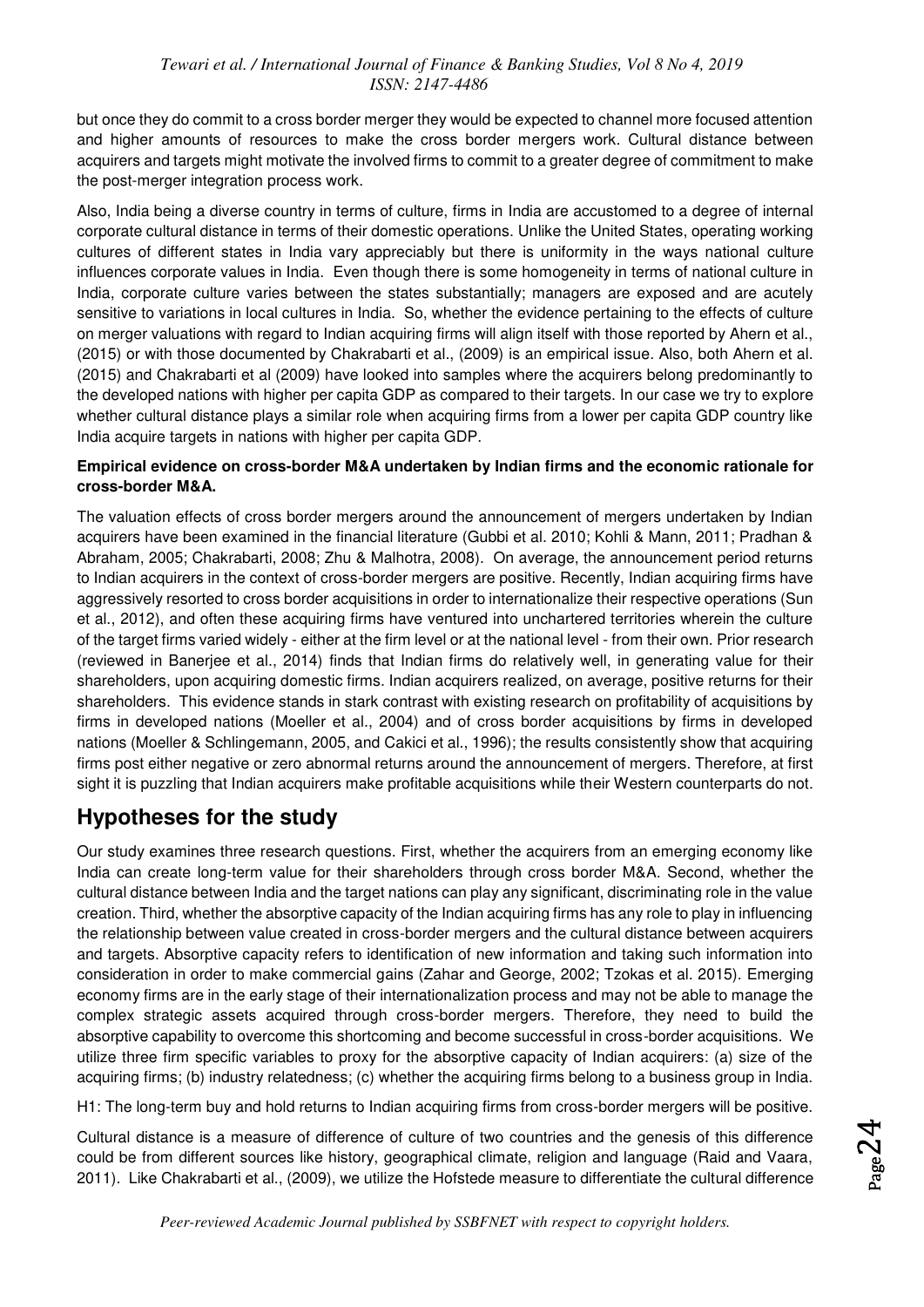between two nations. The Hofstede cultural dimension is a quantitative construct based on five attributes: power distance, individualism vs. collectivism, uncertainty avoidance, masculinity vs. femininity considerations and long-term-short-term orientation. Researchers have also adapted other measures to gauge the cultural distance. The GLOBE project (Global Leadership and organizational Behavior Effectiveness) database has also been used by scholars to measure cultural distance. As far as acceptability is concerned, the Hofstede measure is widely used in different streams of management studies (Spector et al., 2001; Sivakumar and Nakata, 2001, Kirkman et al., 2006; Chakrabarti et at., 2009). Culture theorists propose that cultural difference matter in international business; it negatively affects the post-acquisition integration process (Reuer and Koza, 2000), and this can result in a negative impact on value creation for acquiring firms in the context of cross-border mergers (Hofstede et al. 2010, p.408-409). So, we expect cultural distance to affect long-term buy and hold returns negatively.

H2: The greater the cultural distance between India and a target firm's country, the lower will be the long run buy and hold returns to Indian acquiring firms.

Some firm specific characteristics may mitigate the negative impact of cultural distance. Usually, larger firms have more resources in terms of financial and personnel which they can use for better adaptive purpose (training and development). Li et al. (2016) find that the larger firms are less affected by the cultural distance. Size of the acquirer can have a negative relationship with the returns to cross-border acquisition announcements (Bertrand and Bestchinger, 2012), the effect being attributed to hubris on the part of acquiring firm mangers (Roll, 1986).

Nevertheless, we expect the size of the Indian acquirers to have a mitigating effect on the negative impact of cultural distance.

H3A: The negative impact of cultural distance on long run buy and hold returns to Indian acquirers from cross-border mergers will be lesser for larger acquiring firms

Acquiring target firms in related industries entail lower cost of integration as there would be potentially higher cultural, technological and strategic alliance between the acquiring firms and the targets. The firms from emerging markets try to find the horizontal acquisitions to achieve larger benefits through accessing the complementary assets (Athreye and Godley, 2009). Li et al., (2016) have also found that the acquisitions in related industries are found to be less affected by the cultural distance. This implicitly implies the importance and applicability of learning and absorptive capacity.

In the case of unrelated acquisitions, this cultural distance promotes the scope for developing knowledge, new experimentation in terms of new markets, new products and new resources (Gavetti and Levinthal, 2000), such unrelated expansions nevertheless increase risk and the probability of failure (Pennings et al., 1994). So, when Indian acquiring firms acquire targets in related industries, we expect the negative effects of cultural distance to be lesser.

H3B: The negative impact of cultural distance on long run buy and hold returns to Indian acquirers from cross-border mergers will be lesser for firms acquiring targets in related industries

Ownership structure plays a very important role in governance mechanisms of firms; it influences strategic decision making and shareholder's value creation. (Jensen and Meckling, 1976). Chari et al., (2010) show that the ownership structure has a role in absorptive capability and firms with superior ownership advantages have higher prospect for value creation when they undertake cross-border acquisitions.

Concentrated ownership structure is quite common among the firms in emerging markets. Even though effective legal protection and external governance is very week in such firms (La Porta et al. 1997, Masulis et al. 2007), concentrated shareholdings may in fact reduce the extent of managerial discretion (Dharwadkar et al. 2000). Controlling shareholders have an incentive to monitor managers, collect information and take the risk of pursuing aggressively new ventures through cross-border acquisitions. (La Porta et al. 1999).

In India, the concentrated ownership is prevalent in the form of business groups. Khanna and Rivkin (2006) define a business group as "a set of firms which, though legally independent, are bound together by a constellation of formal and informal ties and are accustomed to taking coordinated action." The resource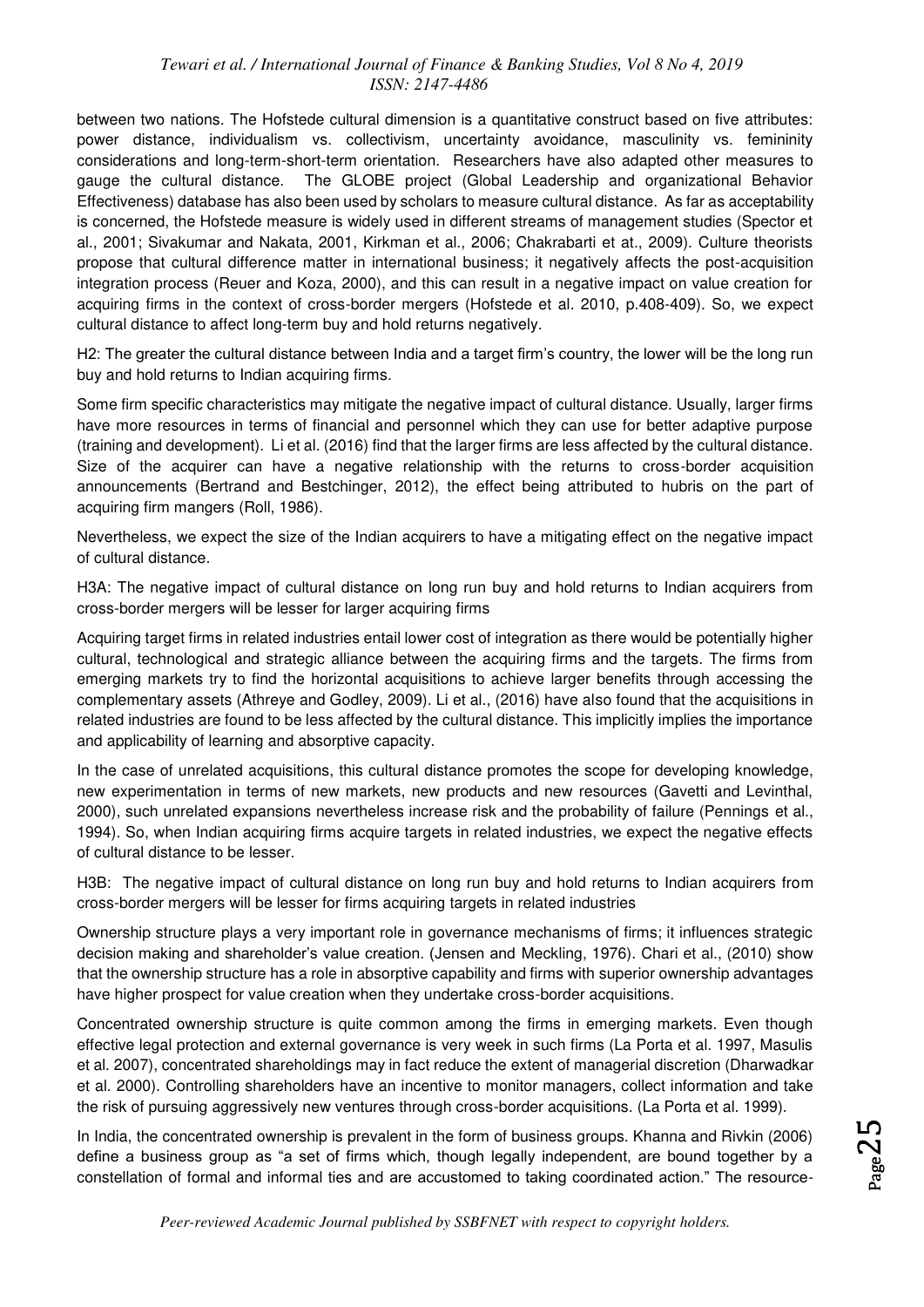based view of the firm attempts to link business group with group specific resources (Chang and Hong, 2000). Gubbi et al. (2010) show that business group can create their own internal markets and can substitute their financial, technological and personnel resource deficiencies through intra group training program, reallocating funds and technologies. As a result, they may overcome the institutional emptiness by creating their own internal system (Almeida and Wolfenzon, 2006; Khanna and Palepu, 2010). This availability of internal resources provides them with superior access and makes them more capable of capacity creation and being internationally competitive.

Beule and Sels (2016) find that Indian business group firms have positive impact on shareholder's value in case of cross-border acquisitions. As such we would expect that the negative effect of cultural distance on long run buy and hold returns to cross-border acquisitions will be less when the acquiring firm belongs to a business group in India.

H3C: The negative impact of cultural distance on long run buy and hold returns to Indian acquirers from cross-border mergers will be lesser for acquiring firms belonging to a business group

### **Methodology, Data and Variables**

### **Methodology & Data**

A research methodology very similar to that of Chakrabarti et al. (2009) is adopted but we extend their approach by including additional explanatory variables obtained from the World Bank database and Kurtzman, Yago & Phumiwasana, (2004). The influence of business group on firm performance and decision making is an important issue for Indian firms. These groups of firms are linked with common bank, interlocking directorships and cross holdings of equity (Khanna and Rivkin, 2006). Since, Indian business groups are generally known to be more concerned about power and control than creating value (Manos et al., 2007), the influence of the variable 'business group' along with industry relatedness and acquirer size are also explored in this study. The long-term equity performance of companies is measured by the annualized buyand-hold-return (BAHR) and short-term performance is measured using cumulative abnormal returns (CAR). CARs are determined using standard event study approach. We employ cross-sectional regression model in our analysis.

The original sample of cross-border mergers and acquisitions undertaken by Indian acquirers between 1995 and 2015 was compiled from the Thomson One Mergers and Acquisition database.

The following screening criteria was applied to the original sample.

- a) The acquisitions had to be completed.
- b) The acquiring firm was of Indian origin and the target was foreign whose country of origin was known.
- c) After the transaction, the acquiring firm owned at least 25% stake in the target firms.
- d) The acquiring firm was a publicly traded firm for which returns data were available on the Prowess database resulting in 431 observations.

We obtain monthly returns data from the Prowess database for the Indian acquiring firms and calibrate as month zero the month in which the cross-border acquisition is announced. To remove the possibility of confounding effects in the returns data, we exclude, as in Chakrabarti et al. (2009), acquirers which undertook multiple cross-border acquisitions within a three-year period resulting in 395 observations. Finally, we screen out all the firms for which the market value information was unavailable resulting in 214 observations. Finally, we screen out the firms for which rest of the variables information was not available resulting in the final sample of 141 observations.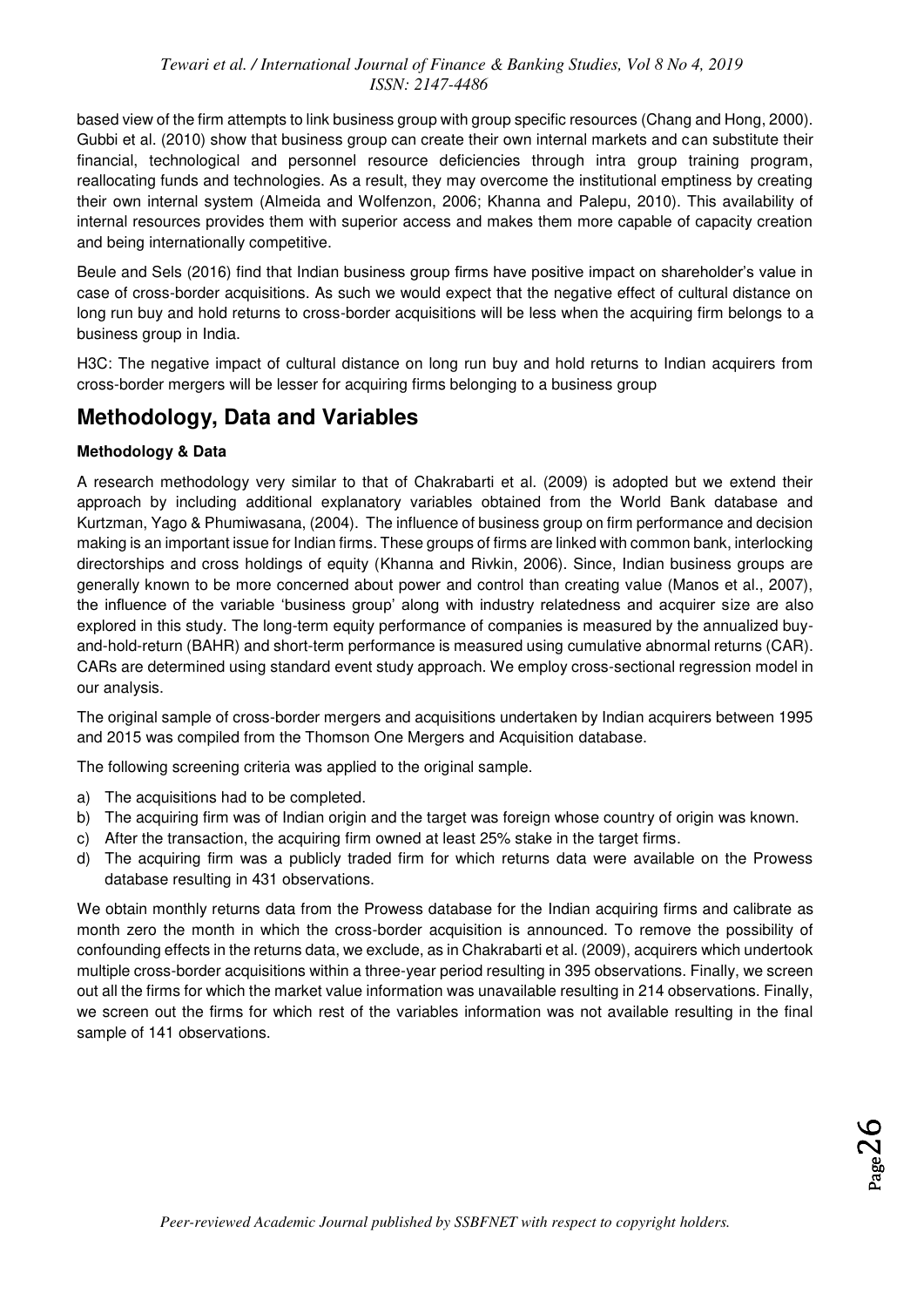#### **Table 1:** Distribution of targets firm's nation

| Target<br>Nations    | No. of<br>Acquisitions  |
|----------------------|-------------------------|
| Australia            | 2                       |
| Belgium              | $\overline{2}$          |
| Denmark              | $\overline{c}$          |
| Egypt                | $\overline{2}$          |
| Germany              | 11                      |
| Hong Kong            | 1                       |
| Indonesia            | 5                       |
| Israel               | $\overline{2}$          |
| Italy                | $\overline{\mathbf{4}}$ |
| Malaysia             | 3                       |
| Portugal             | 1                       |
| Singapore            | 9                       |
| South Africa         | 5                       |
| South Korea          | $\overline{c}$          |
| Spain                | 3                       |
| Sweden               | 3                       |
| Switzerland          | $\overline{2}$          |
| Thailand             | 4                       |
| United               | 31                      |
| Kingdom              |                         |
| <b>United States</b> | 47                      |
| Total                | 141                     |

### **Variables**

Five categories of variables are included in this study: Firm and deal specific characteristics, country level characteristics, the Hofstede measure, variables related to Opacity premium (discount), and the Ease of doing business variables. We describe the variables in Appendix I.

We estimate (but do not report explicitly) variance inflation factors (VIF) for all the variables of interest in all the tests conducted in this paper and find that multi-collinearity is not a potential concern. The maximum value of VIF for any variable in any of these tests is 4.25.

### **Empirical Results and Discussion**

Table 1 presents the distribution of target firm nations for the 141 cross-border acquisitions. Target firms are predominantly located in developed nations. Nevertheless, despite being relatively new to the cross-border acquisitions realm, Indian firms have spread themselves well in terms of buying assets in both developed and developing economies of the world. The large number of acquisitions in the United States can be explained by the fact that primarily Indian information technology firms acquired targets in the United States.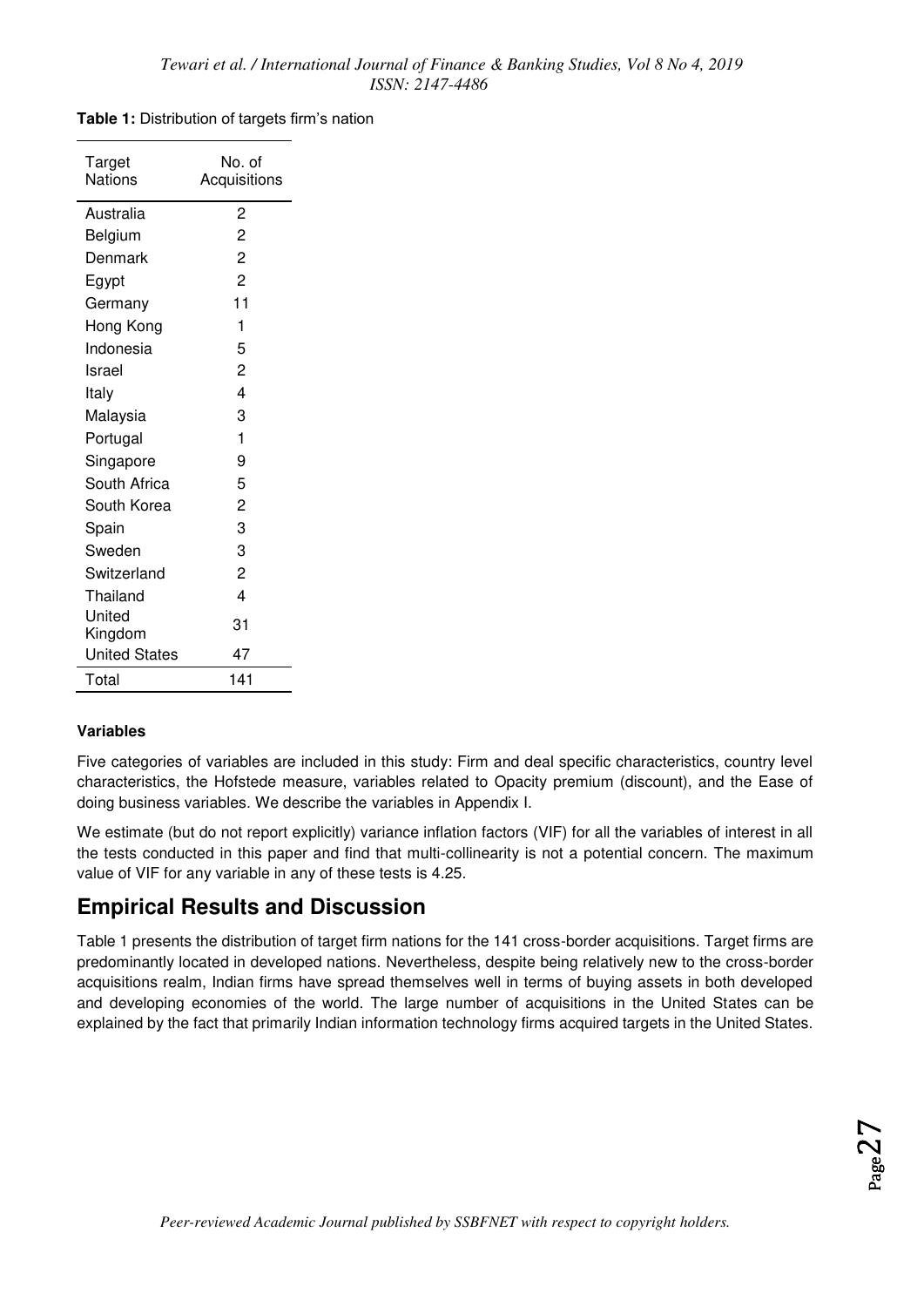| Table 2: Annual Distribution of acquisitions |  |
|----------------------------------------------|--|
|----------------------------------------------|--|

| Year  | No. of Acquisitions |
|-------|---------------------|
| 1995  | 4                   |
| 1996  | 0                   |
| 1997  | 0                   |
| 1998  | 1                   |
| 1999  | 3                   |
| 2000  | 8                   |
| 2001  | 5                   |
| 2002  | 3                   |
| 2003  | 9                   |
| 2004  | 11                  |
| 2005  | 16                  |
| 2006  | 19                  |
| 2007  | 21                  |
| 2008  | 10                  |
| 2009  | 4                   |
| 2010  | 10                  |
| 2011  | 8                   |
| 2012  | $\overline{7}$      |
| 2013  | $\overline{c}$      |
| 2014  | 0                   |
| 2015  | 0                   |
| Total | 141                 |

Table 2 shows the distribution of cross border M&A by year. Cross border M&A by Indian acquirers peaked in 2007 when the global financial crisis hit and has steadily declined since then with no recorded cross border M&A in 2014 and 2015. We do not consider any acquisition for these two years in our analysis since we try to avoid any confounding effect of multiple acquisition within three years period and our dependent variable is 3 years BHAR.

A point to note is that even though the global statistics for cross border M&A were not so strong in 2010, Indian acquirers acquired more targets in 2010 than in 2009.

Table 3 lists the distribution of friendly/hostile and cash/non-cash mergers. Ninety eight percent of crossborder mergers undertaken by Indian acquiring firms are friendly and sixty two percent are cash mergers. Like other global samples, cross border mergers undertaken by Indian acquirers are primarily friendly. Operationally, hostile bids for a cross border target would be a rare event for Indian acquirers. However, that 38 percent of the mergers are not wholly cash offer mergers indicates that a good number of the mergers involved stock offers. Indian corporate laws permit foreigners to hold equity stakes in Indian firms with some restrictions. In the absence of definitive data, we conjecture that several cross-border mergers undertaken by Indian acquirers involved stock offerings as part of the transactions.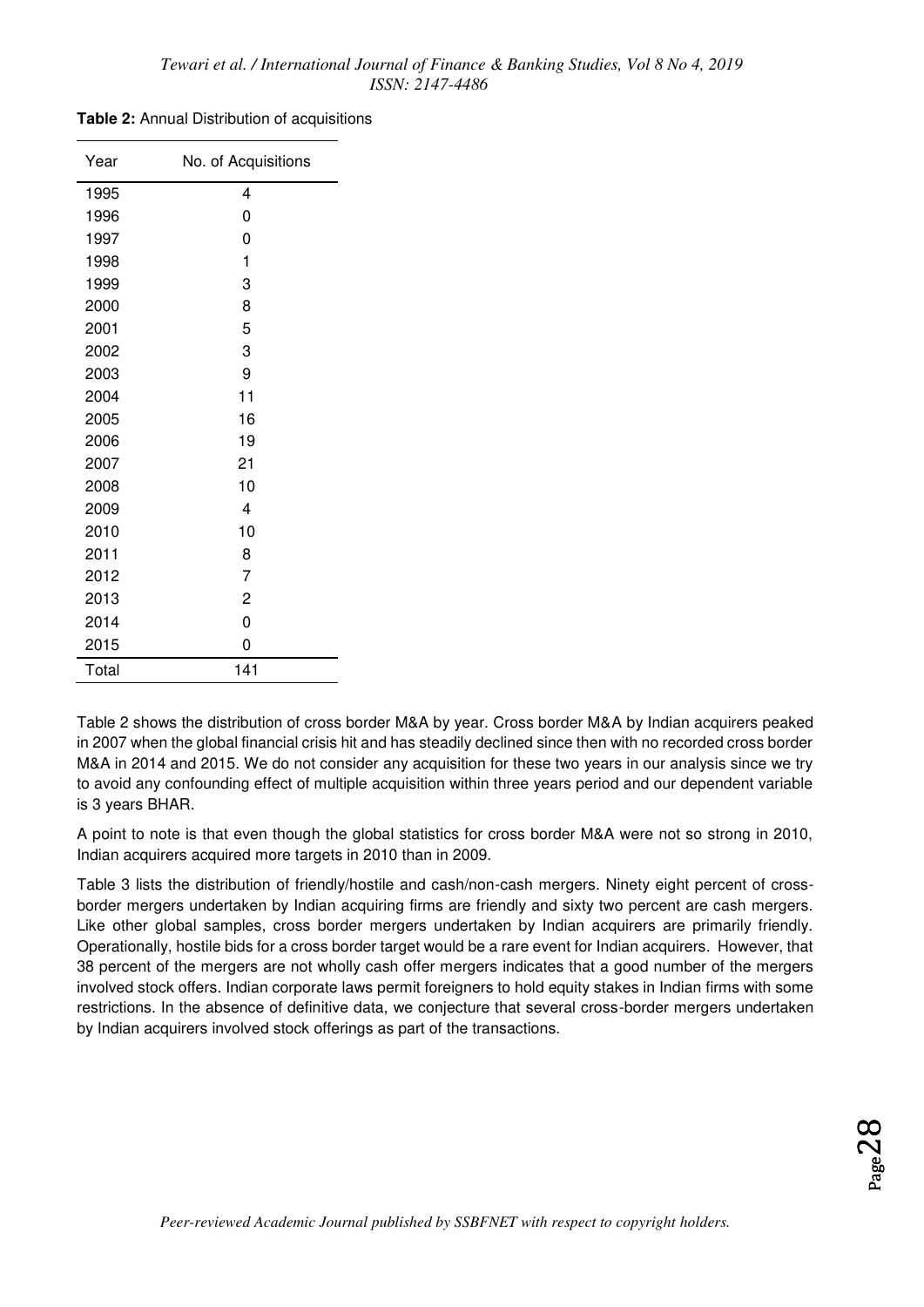|                              |     | Number Percentage |
|------------------------------|-----|-------------------|
| Number<br>Ωf<br>Acquisitions | 141 | 100               |
| Friendly                     | 138 | 98                |
| Hostile/Neutral              | З   | 2                 |
| Cash                         | 88  | 62                |
| Unspecified/Non-Cash         | 53  | 38                |

**Table 3:** Deal specific descriptive statistics

Friendly vs. Hostile/Neutral and Cash vs. Unspecified/Non-

cash are deal specific characteristics.

**Table 4:** Descriptive statistics of Buy and hold abnormal returns (BHAR) for the acquiring firm after the acquisition

|                     |    | BHAR(12) | BHAR(24)  | BHAR(30)  | BHAR(36)  |
|---------------------|----|----------|-----------|-----------|-----------|
| No.<br>observations | of | 141      | 141       | 141       | 141       |
| Mean $(\% )$        |    | $-17.84$ | $-15.56$  | $-15.15$  | $-14.34$  |
| Median $(\% )$      |    | $-16.28$ | $-12.29$  | $-9.87$   | $-12.5$   |
| Maximum             |    | 138.02   | 95.59     | 89.06     | 69.66     |
| Minimum             |    | $-284$   | $-149.39$ | $-144.75$ | $-112.89$ |
| St. Deviation       |    | 67.18    | 44.42     | 39.11     | 33.34     |
| P Value             |    | 0        | 0.31      | 0.03      | 0.12      |

BHAR is 12, 24, 30, and 36 month buy and hold excess return following the date of acquisition.

Table 4 lists the distribution of 12, 24, 30 and 36 month buy and hold returns (BHAR) for the sample. By using BHAR we try to capture the long run performance of the acquiring firms. The mean and median BHAR are negative for the sample. This is opposite of results reported by Banerjee et al. (2014) who have reported positive BHAR for a sample of acquisitions dating from 1995 to 2011. For our sample, the post-merger performance of cross-border mergers has not been positive on average but there is wide variation in the BHAR which gradually increases over time. Also, the standard deviation of the returns declines over time. It is high for the first 12 months but declines sharply over the remaining 24 months of the 36 month period. The results suggest that the Indian acquirers are not creating long-term value for their shareholders in case of cross-border acquisitions.

Table 5 lists the descriptive statistics of variables related to acquirer and target nation for our sample of 141 Indian cross-border acquirers between 1995 and 2015.

We then present the results of the multivariate regression analysis in Table 6 with the dependent variable being the 36 month post-acquisition BHAR and the independent variables are either only deal-specific (Model 1) or deal specific and relative country-specific economic measures of the target firms combined (Model 2). We report the result for two models: One using only the deal specific variables and the other using all the variables. The two deal specific variables, log of the acquiring firm's market value and the dummy variable for cash mergers are negative but statistically insignificant. Age of the acquiring firms is positive and significant at the 5 percent level. The dummy variables for friendly mergers and business group affiliation are each positive but statistically insignificant. As per Chakrabarti et al. (2009) firms which undertake friendly cross-border mergers and pay cash for them do better in the long run. We are unable to corroborate that finding for Indian firms. The influence of acquirer size was not statistically significant in the study by Chakrabarti et al. (2009) and we are corroborating this result in our study.

*Peer-reviewed Academic Journal published by SSBFNET with respect to copyright holders.*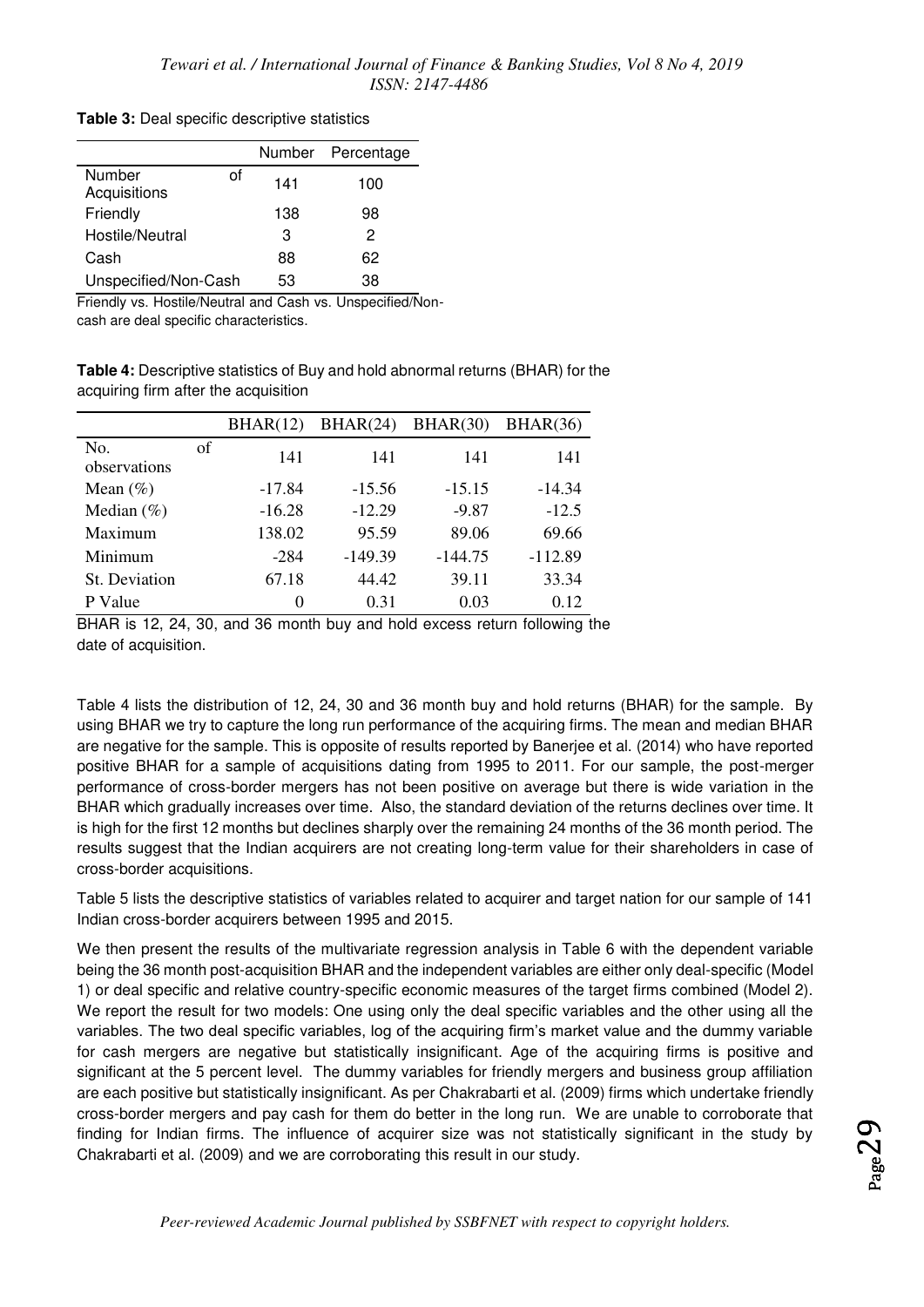In Model 2, the business group variable is positive and statistically significant at the 5 percent level indicates that if the acquiring firms belong to a business group, they are likely to post higher post-merger BHAR. Of the fourteen target firm country-level characteristics we included as independent variables in Model 2, unrelated diversifications (negative and statistically significant at the 5 percent level) are likely to post lower post-merger BHAR. Thus, larger acquiring firms and acquisitions of targets in unrelated industries are yielding lower long-term buy and hold returns whereas acquiring firms belonging to a business group are posting higher BHAR.

The coefficient for the differences in per capita income between the acquiring and target firms is positive but statistically insignificant. Thus, when an acquiring firm in India acquires a target in a nation that has a per capita GDP smaller than that of India's, the post-merger acquisition performance is better. A similar result was reported by Chakrabarti et al. (2009) for a global sample of acquirers. The coefficient for the openness of the target firm's nation is positive and statistically significant at the 1 percent level. Whereas the coefficient for the difference in corporate governance and the Hofstede measure are negative and statistically significant at the 1 percent level. The Hofstede measure was reported as positive by Chakrabarti et al. (2009). We are thus reporting a negative influence of cultural distance on long-term performance of Indian acquiring firms, similar to the results reported by Li et al, (2016) for Chinese acquirers.

The Hofstede measure is negative and significant at the 1 percent level in our study, confirming the premise that larger cultural distance between the Indian acquiring firms and the nations of target firms do not contribute to better post-merger performance, a result that stands in contrast to those reported earlier by Chakrabarti et al., (2009). Thus, for Indian acquiring firms, it appears cultural distance diminishes the postmerger performance of acquiring firms and this result is statistically significant. As noted earlier, Indian mangers have exposure to cultural diversity in relation to domestic acquisitions. There is a prior mindset which might be expected to contribute to higher returns when exposed to greater cultural distance in cross border acquisitions. Evidently it does not.

 As has been noted earlier in prior research, statistical significance between deal specific and country wide economic variables and post-merger performance is not sufficient to arrive at meaningful conclusions about the effect of cultural distance on post-merger performance. Culture is a complex matrix of attributes and measures of it in economic analysis cannot fully capture the influence of culture on the success or failures of mergers, which as a concept, as has been pointed out by Hofstede himself, needs more critical scrutiny. Yet, we feel we have demonstrated an important divergence between what has been reported as a positive relation for a global sample of firms is not valid for a sample of Indian acquirers. However, the results being reported in our paper is in line with what has been reported by Ahern et al., (2015).

|                | ΜV<br><b>Acquirer</b><br>(\$mill) | Age<br>(Years) | <b>PCI</b><br><b>Diff</b> | <b>Openness</b><br>Target | Forex<br><b>Volatility</b> | Gov.<br>Corp<br><b>Diff</b> | Hofstede |
|----------------|-----------------------------------|----------------|---------------------------|---------------------------|----------------------------|-----------------------------|----------|
| Mean           | 53,185                            | 32.6           | $-0.9$                    | 0.79                      | 0.48                       | 1.06                        | 16.83    |
| Median         | 5.976                             | 23             | $-0.96$                   | 0.54                      | 0                          | 0                           | 16.42    |
| Maximum        | 1.081.575                         | 130            | $-0.32$                   | 4.4                       | 15.69                      | 5                           | 24.71    |
| <b>Minimum</b> | 25                                | 5              | $-0.98$                   | 0.22                      | 0                          | 0                           | 11.06    |
| Std Dev.       | 151.505                           | 24.11          | 0.15                      | 0.94                      | 2.42                       | 1.52                        | 2.61     |

**Table 5:** Descriptive statistics of variables related to acquirer and target nation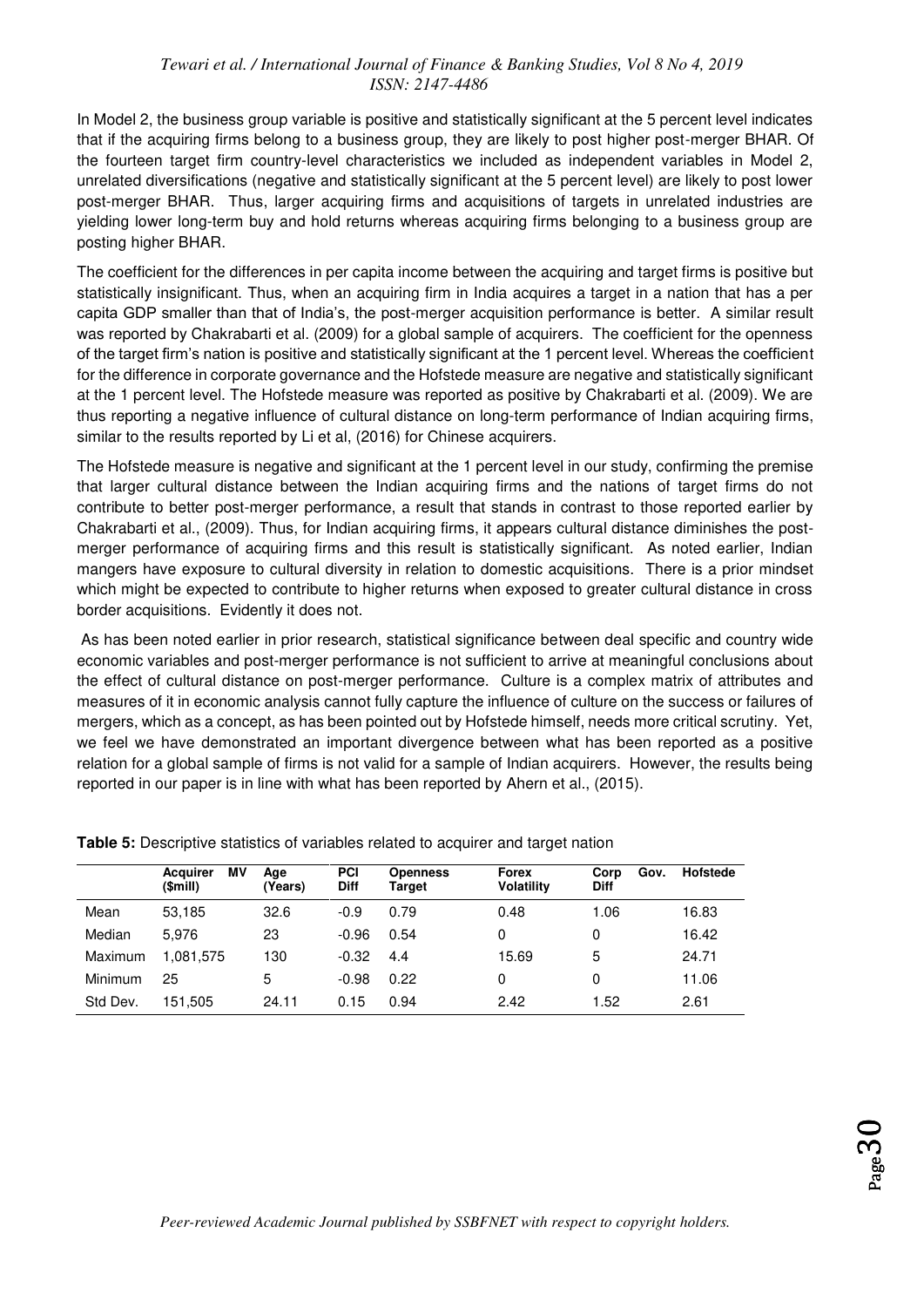|                | <b>Deleterious</b><br><b>Economic</b><br><b>Policy</b> | Efficiency of<br><b>Legal System</b> | Inadequate<br>accounting | Governance<br><b>Practice</b> | Trading<br><b>Across</b><br><b>Borders</b> | Getting<br><b>Credit</b> | <b>Enforcing</b><br><b>Contracts</b> |
|----------------|--------------------------------------------------------|--------------------------------------|--------------------------|-------------------------------|--------------------------------------------|--------------------------|--------------------------------------|
| Mean           | 29.48                                                  | 18.94                                | 28.38                    | 17.27                         | 42.1                                       | 27.48                    | 38.15                                |
| Median         | 27                                                     | 19                                   | 22                       | 13                            | 35                                         | 19                       | 21                                   |
| Maximu<br>m    | 90                                                     | 54                                   | 63                       | 51                            | 157                                        | 97                       | 170                                  |
| <b>Minimum</b> | 3                                                      | 3                                    | 17                       | 10                            |                                            | 2                        |                                      |
| Std Dev.       | 12.95                                                  | 11.84                                | 11.24                    | 10.38                         | 28.94                                      | 29.06                    | 39.1                                 |

#### **Table 5**: Continued…

Of the five input variables representing the Opacity Index, the coefficients for the Corruption Median and Governance Practice are positive and statistically significant at the 1 percent level. Whereas, Deleterious Economic Policy and Efficiency of Legal System are negative and significant at the 1 percent level as well. The coefficient for the Inadequate Accounting Variable is positive but not statistically significant.

The three variables we included to measure the ease of doing business in a target country are all statistically significant. Coefficients for Enforcing Contracts and Getting Credit are positive and significant at the 1 percent level whereas coefficients for Trading Across Borders is negative and significant at the 1 percent level. Evidently, favorable norms within the target firm nations contribute positively to BHAR even though barriers to cross border trade still do persist.

To gain further insight into the moderating effects of acquire size, acquisition of targets in related industries and acquiring firms belonging to a business group, we explore the interaction of each of these variables with the Hofstede measure by three separate models and the results are reported in Table 7. The coefficients for the Business group variable is positive in Models 1 and 2 but negative in Model 3, but statistically significant in all three models. The coefficient for the Related variable is negative in all three models but statistically significant only in Models 1 and 3. The coefficient for the size variable is negative and statistically insignificant in all three models. The interaction between the business group variable and the Hofstede measure (Model 3) is the only influence that is statistically significant. The coefficient is positive and significant at the 5 percent level. In table 6, the coefficient for the business group dummy variable was also positive. Evidently, acquiring firms belonging to a business group mitigate the negative effect of cultural distance on long buy and hold returns in the context of cross-border mergers.

| Independent Variable  | Model 1     | Model 2 |             |         |
|-----------------------|-------------|---------|-------------|---------|
|                       | Coefficient | t-stat  | Coefficient | t-stat  |
| <b>CONSTANT</b>       | $-0.171$    | $-0.71$ | 2.337***    | 4.07    |
| FRIENDLY DUMMY        | 0.075       | 0.70    | $0.403*$    | 1.70    |
| CASH_DUMMY            | $-0.080$    | $-1.41$ | $-0.083$    | $-1.56$ |
| LOG(ACQUIRER MV)      | $-0.019$    | $-1.17$ | $-0.013$    | $-0.75$ |
| AGE                   | $0.002**$   | 2.14    | $0.002*$    | 1.67    |
| <b>BUSINESS GROUP</b> | 0.107       | 1.57    | $0.166**$   | 2.39    |
| <b>RELATED</b>        |             |         | $-0.132**$  | $-2.09$ |
| PCI DIFF              |             |         | 1.221       | 0.44    |
| <b>OPENNES TARGET</b> |             |         | $1.153***$  | 3.62    |

**Table 6:** Regression analysis with Buy and hold abnormal return (BHAR) as the dependent variable for Indian acquirers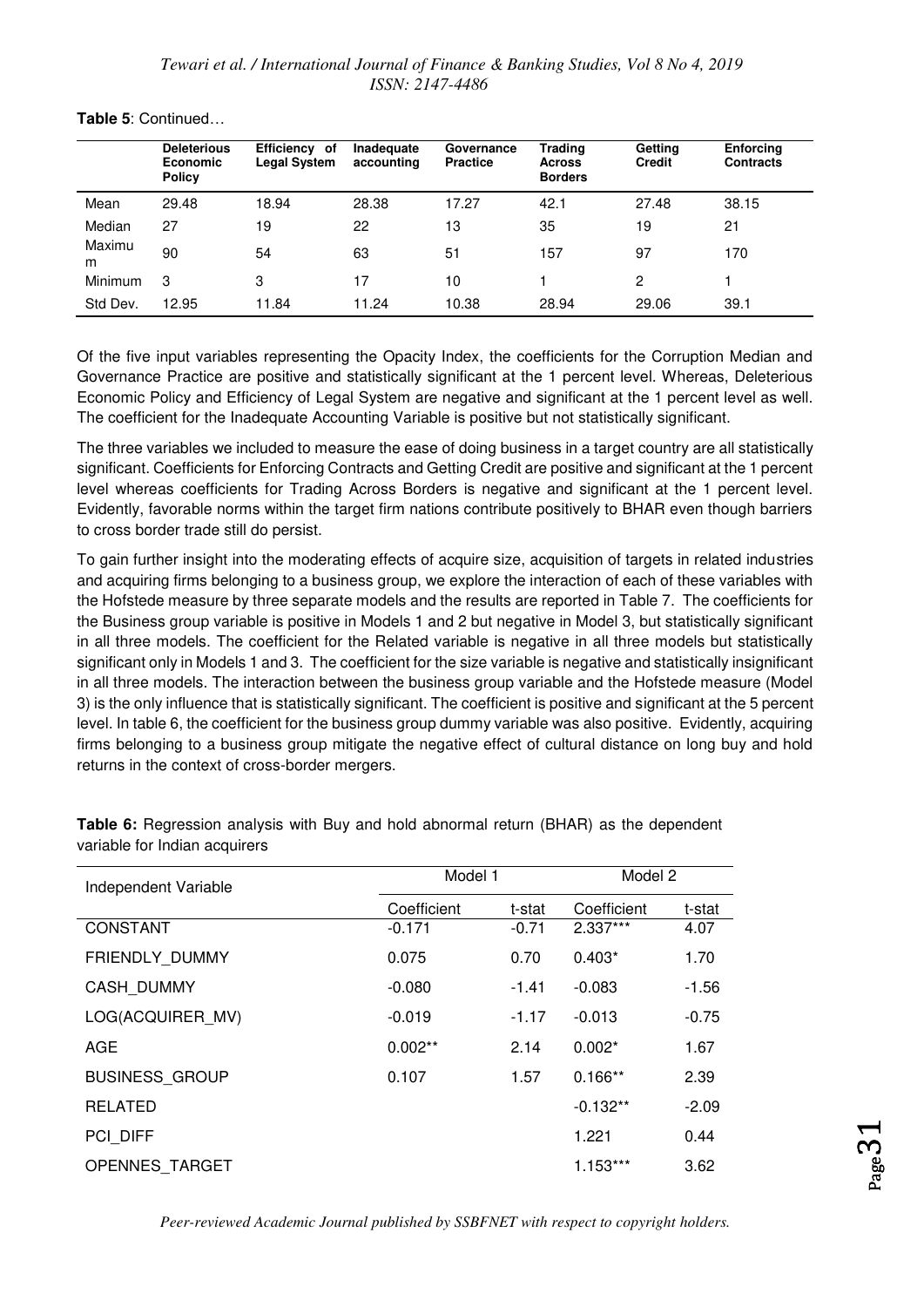| FOREX VOLATILITY             |            | $-0.038$     | $-0.64$ |
|------------------------------|------------|--------------|---------|
| CORP_GOV_DIFF                |            | $-2.405***$  | $-4.28$ |
| LOG(HOFSTEDE)                |            | $-13.696***$ | $-4.30$ |
| CORRUPTION_MEDIAN            |            | 6.365***     | 3.35    |
| DELETERIOUS ECONOMIC POLICY  |            | $-0.238***$  | $-3.95$ |
| EFFICIENCY_LEGAL_SYSTEM      |            | $-0.052***$  | $-3.05$ |
| INADEQUATE ACCOUNTING        |            | 0.038        | 1.45    |
| GOVERNANCE_PRACTICE          |            | $0.671***$   | 4.00    |
| TRADING_ACROSS_BORDERS       |            | $-0.110***$  | $-4.12$ |
| GETTING_CREDIT               |            | $0.032***$   | 3.94    |
| ENFORCING_CONTRACTS          |            | $0.164***$   | 4.11    |
| TARGET COUNTRY FIXED EFFECTS | <b>YES</b> | <b>YES</b>   |         |
| YEAR FIXED EFFECTS           | <b>YES</b> | <b>YES</b>   |         |
| $R-sq$ $(\%)$                | 33.76      | 48.64        |         |
| Durbin-Watson Stat.          | 2.00       | 2.67         |         |
| No. of Observations          | 141        | 141          |         |

\*\*\* denotes significance at 1%, \*\* denotes significance at 5% level and \* denotes significance at 10% level.

| Independent Variable               | Model 1      |         | Model 2      |         | Model 3      |         |
|------------------------------------|--------------|---------|--------------|---------|--------------|---------|
|                                    | Coefficient  | t-stat  | Coefficient  | t-stat  | Coefficient  | t-stat  |
| <b>CONSTANT</b>                    | $2.86***$    | 4.21    | $2.916***$   | 4.11    | $2.699***$   | 4.44    |
| FRIENDLY_DUMMY                     | 0.353        | 1.40    | 0.344        | 1.58    | 0.281        | 1.40    |
| CASH_DUMMY                         | $-0.086$     | $-1.59$ | $-0.095*$    | $-1.78$ | $-0.067$     | $-1.28$ |
| LOG(ACQUIRER_MV)                   | $-0.193$     | $-0.68$ | $-0.016$     | $-0.88$ | $-0.013$     | $-0.71$ |
| <b>AGE</b>                         | $0.002*$     | 1.77    | $0.002*$     | 1.75    | $0.003**$    | 2.33    |
| BUSINESS_GROUP                     | $0.169**$    | 2.43    | $0.162**$    | 2.31    | $-3.066**$   | $-2.23$ |
| <b>RELATED</b>                     | $-0.137**$   | $-2.17$ | $-1.764$     | $-1.05$ | $-0.136**$   | $-2.23$ |
| PCI_DIFF                           | 1.478        | 0.54    | 1.039        | 0.40    | 2.125        | 0.79    |
| OPENNES_TARGET                     | $1.079***$   | 3.18    | $1.182***$   | 3.47    | $0.759**$    | 2.22    |
| FOREX_VOLATILITY                   | $-0.032$     | $-0.57$ | $-0.039$     | $-0.71$ | $-0.026$     | $-0.50$ |
| CORP GOV DIFF                      | $-2.309***$  | $-4.01$ | $-2.477***$  | $-4.19$ | $-2.032***$  | $-3.84$ |
| LOG(HOFSTEDE)                      | $-13.787***$ | $-4.40$ | $-14.497***$ | $-4.25$ | $-12.532***$ | $-4.30$ |
| LOG(HOFSTEDE)*LOG(ACQUIRER_M<br>V) | 0.064        | 0.65    |              |         |              |         |
| LOG(HOFSTEDE)*RELATED              |              |         | 0.583        | 0.98    |              |         |
| LOG(HOFSTEDE)*BUSINESS_GROUP       |              |         |              |         | $1.148**$    | 2.36    |
| <b>CORRUPTION MEDIAN</b>           | $6.183***$   | 3.27    | 6.569***     | 3.43    | 5.571***     | 3.17    |

#### **Table 7:** Multivariate regression analysis with BHAR as dependent variable for Indian acquirerers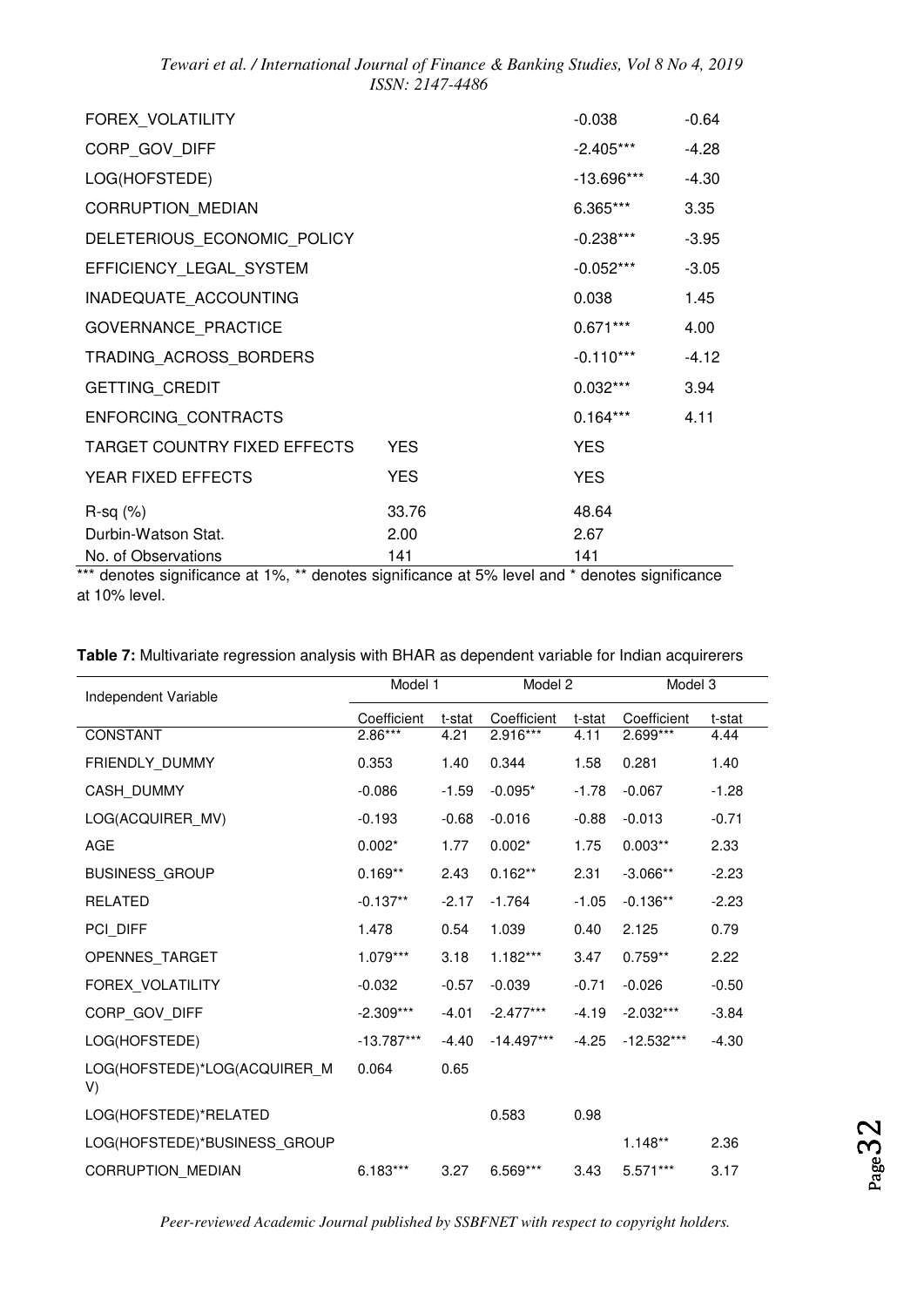| DELETERIOUS ECONOMIC POLICY                              | $-0.232***$          | -3.84   | $-0.240***$          | $-3.92$ | $-0.212***$          | $-3.79$ |
|----------------------------------------------------------|----------------------|---------|----------------------|---------|----------------------|---------|
| EFFICIENCY_LEGAL_SYSTEM                                  | $-0.049***$          | $-2.74$ | $-0.053***$          | $-3.08$ | $-0.026$             | $-1.32$ |
| INADEQUATE_ACCOUNTING                                    | 0.041                | 1.56    | 0.036                | 1.41    | $0.046*$             | 1.82    |
| <b>GOVERNANCE PRACTICE</b>                               | $0.647***$           | 3.80    | $0.692***$           | 3.96    | $0.554***$           | 3.46    |
| TRADING ACROSS BORDERS                                   | $-0.107***$          | $-3.96$ | $-0.114***$          | -4.12   | $-0.095***$          | $-3.79$ |
| <b>GETTING CREDIT</b>                                    | $0.030***$           | 3.44    | $0.032***$           | 3.81    | $0.022**$            | 2.53    |
| ENFORCING CONTRACTS                                      | $0.159***$           | 3.91    | $0.169***$           | 4.08    | $0.137***$           | 3.60    |
| TARGET COUNTRY FIXED EFFECTS                             | <b>YES</b>           |         | <b>YES</b>           |         | <b>YES</b>           |         |
| YEAR FIXED EFFECTS                                       | <b>YES</b>           |         | <b>YES</b>           |         | <b>YES</b>           |         |
| $R-sq(\%)$<br>Durbin-Watson Stat.<br>No. of Observations | 48.98<br>2.26<br>141 |         | 49.48<br>2.26<br>141 |         | 51.04<br>2.26<br>141 |         |

\*\*\* denotes significance at 1%, \*\* denotes significance at 5% level and \* denotes significance at 10% level.

**Table 8:** Cumulative average abnormal return (CAAR)

| Window      | CAAR | Pos:<br>Neg | Patell z  | Prob. | Sign t-test | Prob. |
|-------------|------|-------------|-----------|-------|-------------|-------|
| $(-30, 30)$ | 0.02 | 70 : 71     | 0.91      | 0.36  | 0.69        | 0.49  |
| $(-2,2)$    | 0.03 | 90:51       | $5.38***$ | 0.00  | $4.07***$   | 0.00  |
| $(-5,5)$    | 0.03 | 81:60       | $3.08***$ | 0.00  | $2.55***$   | 0.01  |

\*\*\* denotes significance at 1%

In our study we have so far concentrated on examining the effects of cultural measures on long-term returns of Indian acquiring firms. The emphasis on long-term buy and hold returns is what differentiates our study from previous studies which have explored the effect of culture on cross border announcement period returns. Nevertheless, we do examine the relationship between cultural distance and cumulative announcement period abnormal returns. Table 8 presents the cumulative average abnormal returns (CAAR) for various windows surrounding the announcement date of the merger. The CAAR for the (-2, +2) and (-5, +5) windows are positive and statistically significant at the 1 percent level. This result corroborates earlier findings for Indian cross border mergers: Indian cross border mergers post positive announcement period abnormal returns (see Banerjee et al., 2004 for a review of the evidence) whereas global samples have recorded negative or zero abnormal returns (Moeller & Schlingemann, 2005; Erel, Liao & Weisbach, 2012). Thus, we are corroborating the announcement period returns results for Indian acquirers that have been reported in earlier studies. The (-30, +30) CAARs are positive but statistically insignificant. Li et al, (2016) have also reported positive CAARs for a sample of Chinese acquiring firms that have engaged in crossborder mergers.

Table 9 replicates the regression analysis as described in Table 6 but the dependent variable in this case is the CAAR for the (-2,+2) window instead of the 36 month post-acquisition BHAR. For model 1, the coefficient for the log of the acquirer's market value is statistically significant at the 1 percent level but negative. So, it is the smaller Indian acquiring firms which are posting positive CAAR in cross border mergers. The coefficient for the friendly dummy is negative and significant at the 10 percent level. In model 2, the coefficient for acquirer's market value continues to be negative and statistically significant at the 1 percent level. The coefficients for other variables which were statistically significant in Table 6 appear to be insignificant in this Table. The Hofstede measure is negative as before but statistically insignificant. Thus, the effect of the cultural measure has a negative effect on both announcement period returns and long-term buy and hold returns but the effect is statistically significant only for long-term BHAR. On the other hand, while relatively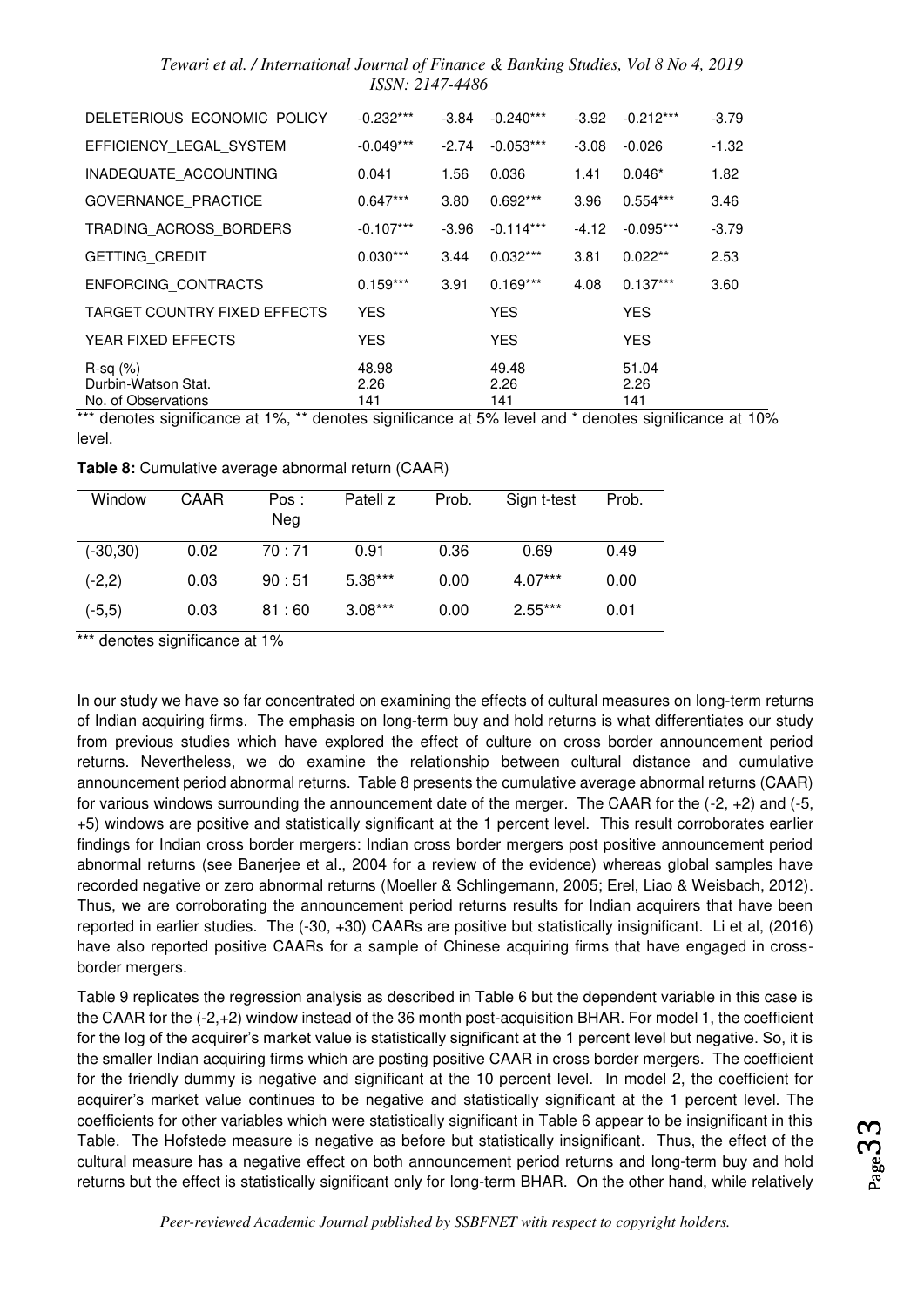larger acquiring firms post better long run buy and hold returns, it is the smaller of the acquiring firms which are posting higher announcement period returns. Also, cultural distance influences the longer term returns with almost no statistically significant, visible effect on cumulative abnormal returns around the announcement of the cross border mergers. To summarize, the economic variables we have explored as independent explanatory variables in this study explain the long-term BHAR but not the announcement period CAARs.

| Independent Variable         | Model 1     |         | Model 2     |         |
|------------------------------|-------------|---------|-------------|---------|
|                              | Coefficient | t-stat  | Coefficient | t-stat  |
| <b>CONSTANT</b>              | 0.200       | 4.26    | 1.624       | 0.93    |
| FRIENDLY_DUMMY               | $-0.035*$   | $-1.81$ | $-0.021$    | $-0.63$ |
| CASH_DUMMY                   | $-0.003$    | $-0.18$ | 0.004       | 0.23    |
| LOG(ACQUIRER MV)             | $-0.013***$ | $-3.68$ | $-0.015***$ | $-3.74$ |
| <b>AGE</b>                   | 0.000       | $-0.98$ | 0.000       | $-1.01$ |
| <b>BUSINESS GROUP</b>        | 0.001       | 0.06    | 0.005       | 0.28    |
| <b>RELATED</b>               |             |         | 0.021       | 1.11    |
| PCI DIFF                     |             |         | 0.351       | 0.49    |
| OPENNES_TARGET               |             |         | 0.068       | 0.85    |
| FOREX VOLATILITY             |             |         | 0.005       | 0.35    |
| CORP GOV DIFF                |             |         | $-0.162$    | $-1.12$ |
| LOG(HOFSTEDE)                |             |         | $-0.659$    | $-0.75$ |
| <b>CORRUPTION MEDIAN</b>     |             |         | 0.433       | 0.88    |
| DELETERIOUS_ECONOMIC_POLICY  |             |         | $-0.012$    | $-0.78$ |
| EFFICIENCY LEGAL SYSTEM      |             |         | $-0.003$    | $-0.58$ |
| INADEQUATE_ACCOUNTING        |             |         | 0.002       | 0.24    |
| <b>GOVERNANCE PRACTICE</b>   |             |         | 0.039       | 0.91    |
| TRADING ACROSS BORDERS       |             |         | $-0.005$    | $-0.69$ |
| GETTING_CREDIT               |             |         | 0.003       | 1.21    |
| ENFORCING_CONTRACTS          |             |         | 0.007       | 0.69    |
| TARGET COUNTRY FIXED EFFECTS | <b>YES</b>  |         | <b>YES</b>  |         |
| YEAR FIXED EFFECTS           | <b>YES</b>  |         | <b>YES</b>  |         |
| $R-sq$ $(\%)$                | 25.27       |         | 32.50       |         |
| Durbin-Watson Stat.          | 2.08        |         | 2.16        |         |
| No. of Observations          | 141         |         | 141         |         |

**Table 9:** Multivariate regression analysis with CAAR (-2, +2) as the dependent variable

\*\*\* denotes significance at 1%, \*\* denotes significance at 5% level and \* denotes significance at 10% level.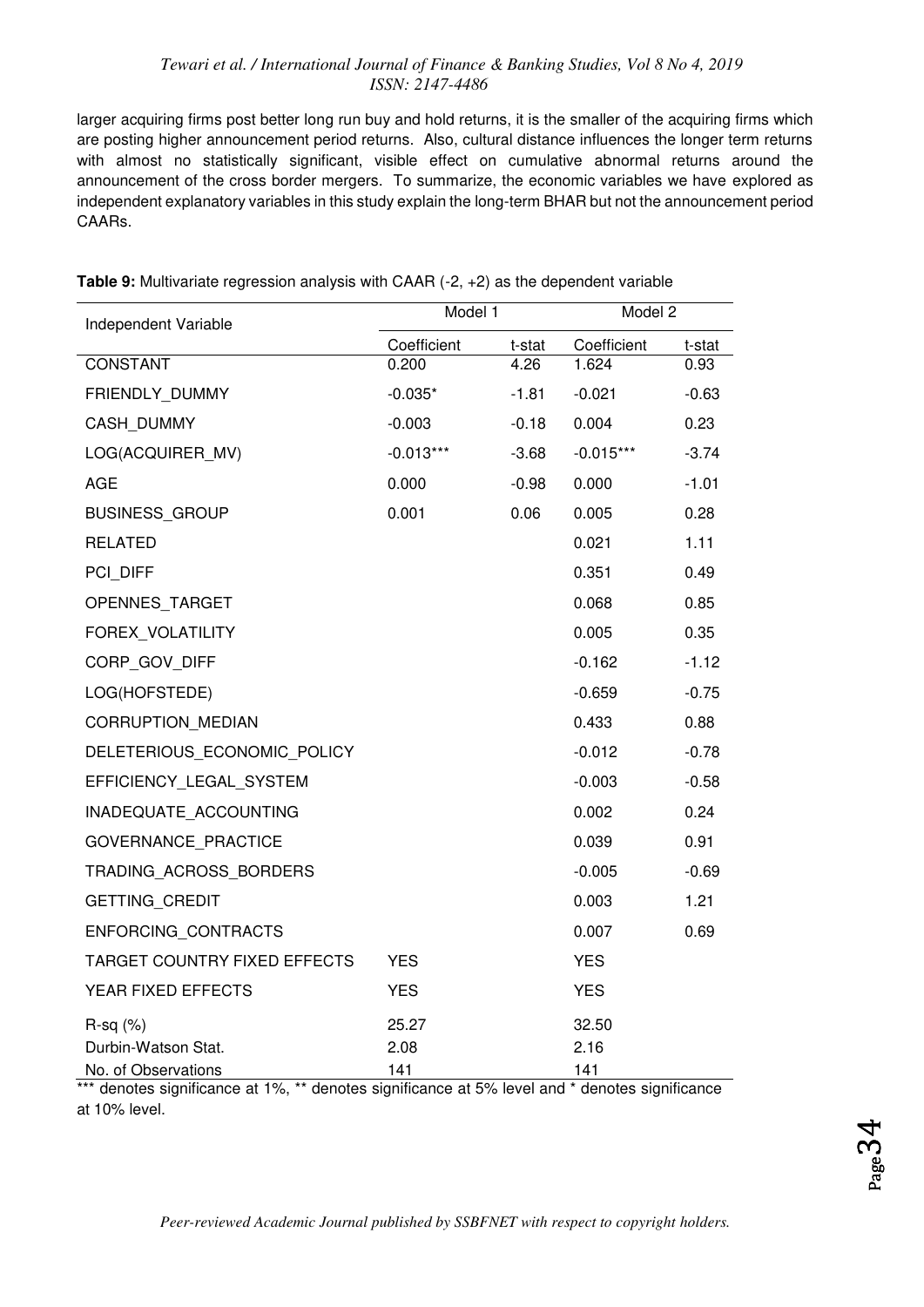### **Conclusion**

The study purported to explore the effect of cultural distance on both the long run and announcement period performance of cross border mergers and acquisitions undertaken by Indian acquiring firms. Indian acquirers are relatively new to the realm of cross border M&A and Indian acquiring firms are dominated by insiders and business group who are likely to invest more time and resources to due diligence and postmerger integration strategies should they at all cross the Rubicon in terms of engaging in cross border acquisitions. The evidence shows that even though the long-term BHAR are negative in the aggregate, Indian acquiring firms have been adversely affected by cultural distance. Greater the cultural distance between Indian acquiring firms and target firms in other nations, smaller is the long-term BHAR. However, the negative impact of cultural distance is mitigated to a degree only when the acquiring firms belong to a business group. Size of the acquirers or acquiring targets in related industries do not influence the negative effects of cultural distance on long-term buy and hold returns.

Independent explanatory variables included under the Opacity Index and the Ease of doing business criteria turn out to be statistically significant influences on the BHAR. In the aggregate, variables included in the study have effects on long-term BHAR but not on announcement period CAARs. We have shown that variables that will capture the differences between India and the foreign nations in which Indian acquiring firms have ventured into by way of cross-border mergers have their effects on long-term BHAR and not on the immediate announcement-period returns. This is a significant contribution. Also, we are able to expand on the scope of influence of cultural factors on returns to cross border acquisitions. We had hoped that given that Indian acquirers have experience to a large extent with cultural differences at home, will do better when going cross border but they evidently do not.

Measuring cultural differences is a difficult proposition; additional research is necessary in order to identify other additional factors and quantify their influences on merger returns. In particular, research into the observable and measurable attributes of business groups that mitigate the negative influences of cultural distance is warranted. Learning is an internal process that is difficult to measure and quantify. So, more research into the due diligence undertaken by business groups before embarking upon cross border mergers will provide valuable insights.

### **References**

- Ahern, K.R., Daminelli, D., & Fracassi, C. (2015). Lost in translation? The effect of cultural values on mergers around the world. *Journal of Financial Economics*, 117(1), 165-189. <https://doi.org/10.1016/j.jfineco.2012.08.006>
- Ahammad, M.F., Tarba, S.Y., Liu, Y., & Glaister, K.W. (2016) Knowledge transfer and cross-border acquisition performance: The impact of cultural distance and employee retention. *International Business Review*, 25(1), 66-75. <https://doi.org/10.1016/j.ibusrev.2014.06.015>
- Almeida, H., &Wolfenzon, D. (2006). Should business group be dismantled? The equilibrium costs of efficient internal capital markets. *Journal of Financial Economics*, 79(1): 99-144. <https://doi.org/10.1016/j.jfineco.2005.02.001>
- Athreye, S., & Godley, A. (2009). Internationalization and technological leapfrogging in the pharmaceutical industry. *Industrial and Corporate Change*, 18(2): 295-323.<https://doi.org/10.1093/icc/dtp002>
- Aybar, N., & Ficici, A. (2009), Cross-border acquisition and firm value: An analysis of emerging market multinationals. *Journal of International Business Studies,* 40(8): 1317-1338. <https://doi.org/10.1057/jibs.2009.15>
- Banerjee, P., Banerjee, P., De. S., Jindra, J., & Mukhopadhyay, J., (2014). Acquisition pricing in India during 1995-2011. Have Indian acquirers really beaten the odds? *Journal of Banking and Finance*, 38(1): 14-30.<https://doi.org/10.1016/j.jbankfin.2013.09.011>

 $_{\rm Page}$ 35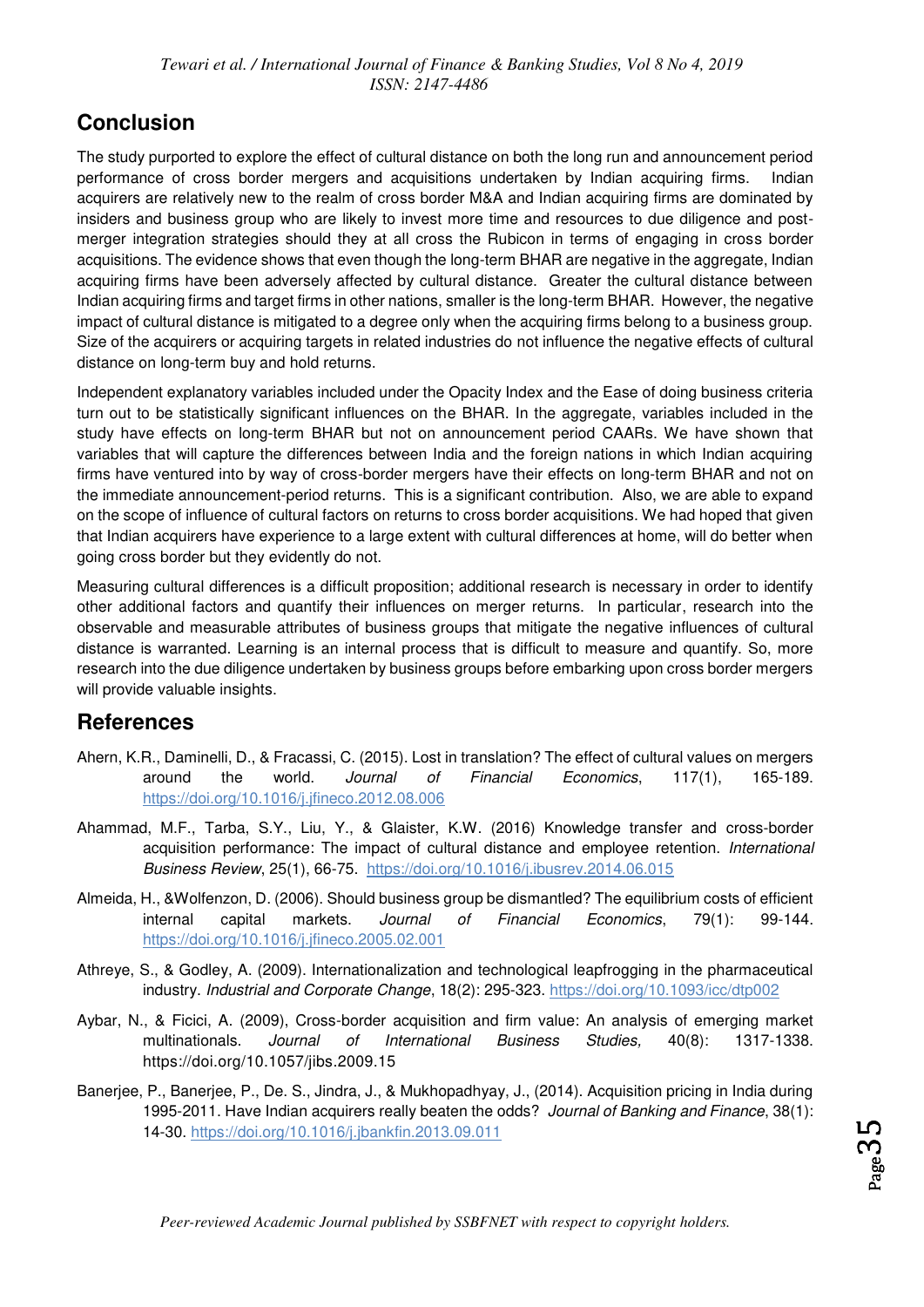- Bertrand, O., & Bestchinger, M., A. (2012). Performance of domestic and cross-border acquisitions: Empirical evidence from Russian Acquirers. *Journal of Comparative Economics*, 40(3): 413-437. <https://doi.org/10.1016/j.jce.2011.11.003>
- Beule, F D., & Sels, A. (2016). Do innovative emerging market cross-border acquirer create more shareholder's value? Evidence from India. *International Business Review*, 25: 604-617. <https://doi.org/10.1016/j.ibusrev.2015.09.008>
- Bhagat, S., Malhotra, S., & Zhu, P. C., (2011). Emerging country cross-border acquisitions: Characteristics, acquirer returns and cross-sectional determinants. *Emerging Markets Review*, 12(2):250-271. <https://doi.org/10.1016/j.ememar.2011.04.001>
- Boateng, A.,Wang, Q., & Yang, T. (2008). Cross borde M&A by Chinese firms: An analysis of strategic move and performance. *Thunderbird International Business Review*, 50(4), 259-270. <https://doi.org/10.1002/tie.20203>
- Björkman, I,. Stahl, G. K., & Vaara, E. (2007). Cultural differences and capability transfer in cross-border acquisitions: The mediating roles and capability complementarity, absorptive capacity and social integration. *Journal of International Business Studies*, 38 (4): 658-672. <https://doi.org/10.1057/palgrave.jibs.8400287>
- Cakici, N., Hessel, C., & Tandon, K., (1996). Foreign acquisitions in United States: Effect on shareholder wealth of foreign acquiring firms. *Journal of Banking and Finance,* 20(2): 307-329. [https://doi.org/10.1016/0378-4266\(94\)00131-6](https://doi.org/10.1016/0378-4266(94)00131-6)
- Chakrabarti, R., (2008). Do Indian acquisitions add value? *Money and Finance,* 3: 61-73. <http://dx.doi.org/10.2139/ssrn.1080285>
- Chakrabarti, R., Gupta-Mukherjee, S., & Jayaraman, N., (2009). Mars-Venus marriages: Culture and crossborder M&A. *Journal of International Business Studies*, 40: 216-236. <https://doi.org/10.1057/jibs.2008.58>
- Chari, A., Ouimet, P., & Tesar, L. (2010). The value of control in emerging markets. *Review of Financial Studies*, 23, 1741-1770.<https://doi.org/10.1093/rfs/hhp090>
- Chang, S. J., & Hong, J. (2000). Economic performance of group-affiliated companies in Korea: Intergroup resource sharing and internal business transaction. *Academy of Management Journal*, 43(3): 429- 448.<https://doi.org/10.5465/1556403>
- Chen, Y., & Young, M., (2010). Cross-border mergers and acquisitions by Chinese listed companies: A principal-principal perspective. *Asia Pacific Journal of Management*, 27(3), 523-539. <https://doi.org/10.1007/s10490-009-9150-7>
- Datta, D.K., & Puia, G., (1995). Cross-border acquisition: An examination of the influence of the relatedness and cultural fit on shareholder value creation in U.S. acquiring firms. *Management International Review*, 35(4): 325-336.<https://www.jstor.org/stable/40228285>
- Dharwadkar, R., George, G., & Brandes, P. (2000). Privatization in emerging economies: an agency theory perspective. *Academy of Management Review*, 25: 650-669. <https://doi.org/10.5465/amr.2000.3363533>
- Dikova, D., & Sahib, P. R., (2013). Is cultural distance a bane or a boon for cross border acquisition performance? *Journal of World Business*, 48(1): 77-86.<https://doi.org/10.1016/j.jwb.2012.06.009>
- Erel, I., Liao, R.C., & Weisbach, M.S., (2012). Determinants of cross-border mergers and acquisitions. *Journal of Finance*, 67(3): 1045-1082. <https://doi.org/10.1111/j.1540-6261.2012.01741.x>
- Gavetti, G., & Levinthal, D. A. (2000). Looking forward and looking backwards: Cognitive and experimental search. *Administrative Science Quarterly*, 45(1): 113-137. [https://doi.org/10.2307/2666981](https://doi.org/10.2307%2F2666981)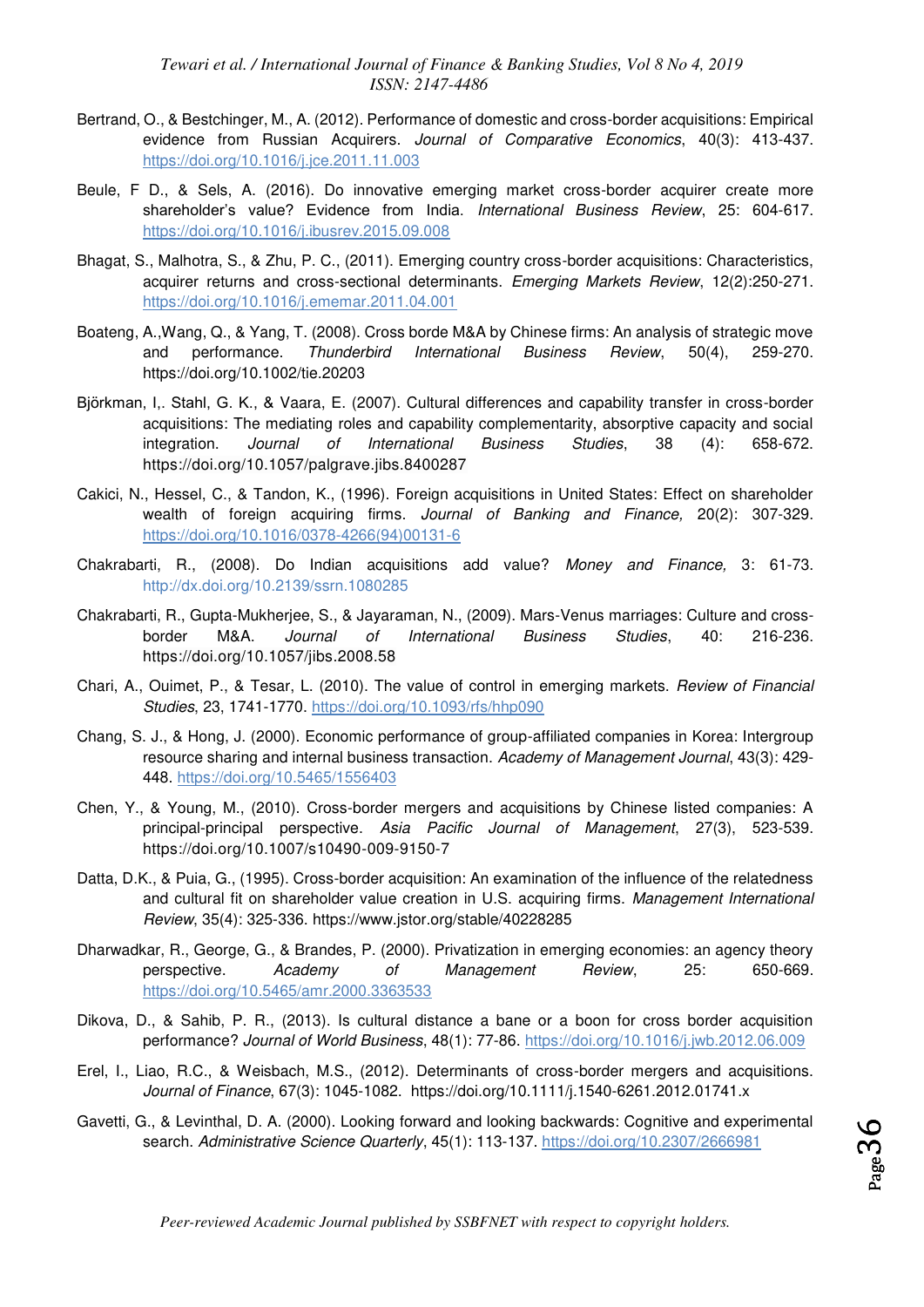- Goulet, P.K., & Schweiger, D.M., (2006). Managing culture and human resources in mergers and acquisitions. In G.K. Stahl I. Bjorkman (Eds), Handbook of research in international human resource management, Cheltenham: Edward Elgar, 405-429.
- Gubbi, S. R., Aulakh, P.S., Ray, S., Sarkar, M.B., & Chittoor, R., (2010). Do international acquisitions by emerging-economy firms create shareholder value? The case of Indian firms. *Journal of International Business Studies*, 41(3): 397-418.<https://doi.org/10.1057/jibs.2009.47>
- Gupta, A. & Govindarajan, V. (2000). Knowledge flows within multinational corporations. *Strategic Management Journal*, 21(4) 473-496. [https://doi.org/10.1002/\(SICI\)1097-](https://doi.org/10.1002/(SICI)1097-0266(200004)21:4%3C473::AID-SMJ84%3E3.0.CO;2-I) [0266\(200004\)21:4<473::AID-SMJ84>3.0.CO;2-I](https://doi.org/10.1002/(SICI)1097-0266(200004)21:4%3C473::AID-SMJ84%3E3.0.CO;2-I)
- Hofstede, G., (1980). Culture's consequences: International differences in work-related values. Sage Publications, Beverly Hills, CA.
- Hofstede, G., Hofstede, G., & Minkov, M. (2010). *Cultures, organizations: Software of the mind*. London: McGraw-Hill.
- Jensen, M. C., & Meckling, W. H. (1976). Theory of firm: managerial behavior, agency costs and ownership structure. *Journal of Financial Economics*, 3: 305-360. [https://doi.org/10.1016/0304-](https://doi.org/10.1016/0304-405X(76)90026-X) [405X\(76\)90026-X](https://doi.org/10.1016/0304-405X(76)90026-X)
- Khanna, T., & Rivkin, J.W., (2006). Interorganizational ties and business groups boundaries: Evidence from an emerging economy. *Organization Science*, 17(3): 333–352. <https://doi.org/10.1287/orsc.1060.0188>
- Khanna, T., & Palepu, K.G., (2010). Winning in emerging markets: A roadmap for strategy and execution. Harvard Business School Press.
- Kirkman, B. L., Lowe, K. B., & Gibson, C. B. (2006). A quarter century of culture's consequence: A review of empirical research incorporating Hofstede's cultural values framework. *Journal of International Business Studies*, 37(3): 285-320.<https://doi.org/10.1057/palgrave.jibs.8400202>
- Kohli, R., & Mann, B.S., (2011). Analyzing determinants of value creation in domestic and cross-border acquisitions in India. *International Business Review*, 21: 998-1016. <https://doi.org/10.1016/j.ibusrev.2011.11.006>
- Kurtzman, J., Yago, G., & Phumiwasana., (2004). The Global Costs of Opacity. *MIT Sloan Management Review*, 46: 1, 38-44.
- Lane, P. J., Koka, B. R., &Pathak, S. (2006). The reflection of absorptive capacity: A critical review and rejuvenation of the constructs. *Academy of Management Review*, 31(4): 833-863. <https://doi.org/10.5465/amr.2006.22527456>
- La Porta, R., Lopez-de-Silanes, F., Shleifer, A., & Vishny, R (1997). Legal determinants of external finance. *Journal of Finance,* 53: 1131-1150.<https://doi.org/10.1111/j.1540-6261.1997.tb02727.x>
- La Porta, R., Lopez-de-Silanes, F., & Shleifer, A. (1999). Corporate ownership around the world. *Journal of Finance*, 54: 471-517.<https://doi.org/10.1111/0022-1082.00115>
- Lee, S., Shenkar, O., & Li, J. (2008). Cultural distance, investment flow and control in cross-border cooperation. *Strategic Management Journal*, 29(10):1117-1125.<https://doi.org/10.1002/smj.685>
- Leung, K., Bhagat, R., Buchan, N., Erez, M., & Gibson, C. (2005). Culture and international business: Recent advances and their implications for future research. *Journal of International Business Studies*, 36(4): 357-378.<https://doi.org/10.1057/palgrave.jibs.8400150>
- Li, J., Li, P., & Wang, P., (2016), Do cross-border acquisition create value? Evidence from overseas acquisitions by Chinese firms. *International Business Review*, 25(3): 471-483. <https://doi.org/10.1016/j.ibusrev.2015.08.003>
- Manos, R., Murinde, V., & Green, C.J., (2007). Leverage and business groups: Evidence from Indian firms.

 $Page 37$ 

*Peer-reviewed Academic Journal published by SSBFNET with respect to copyright holders.*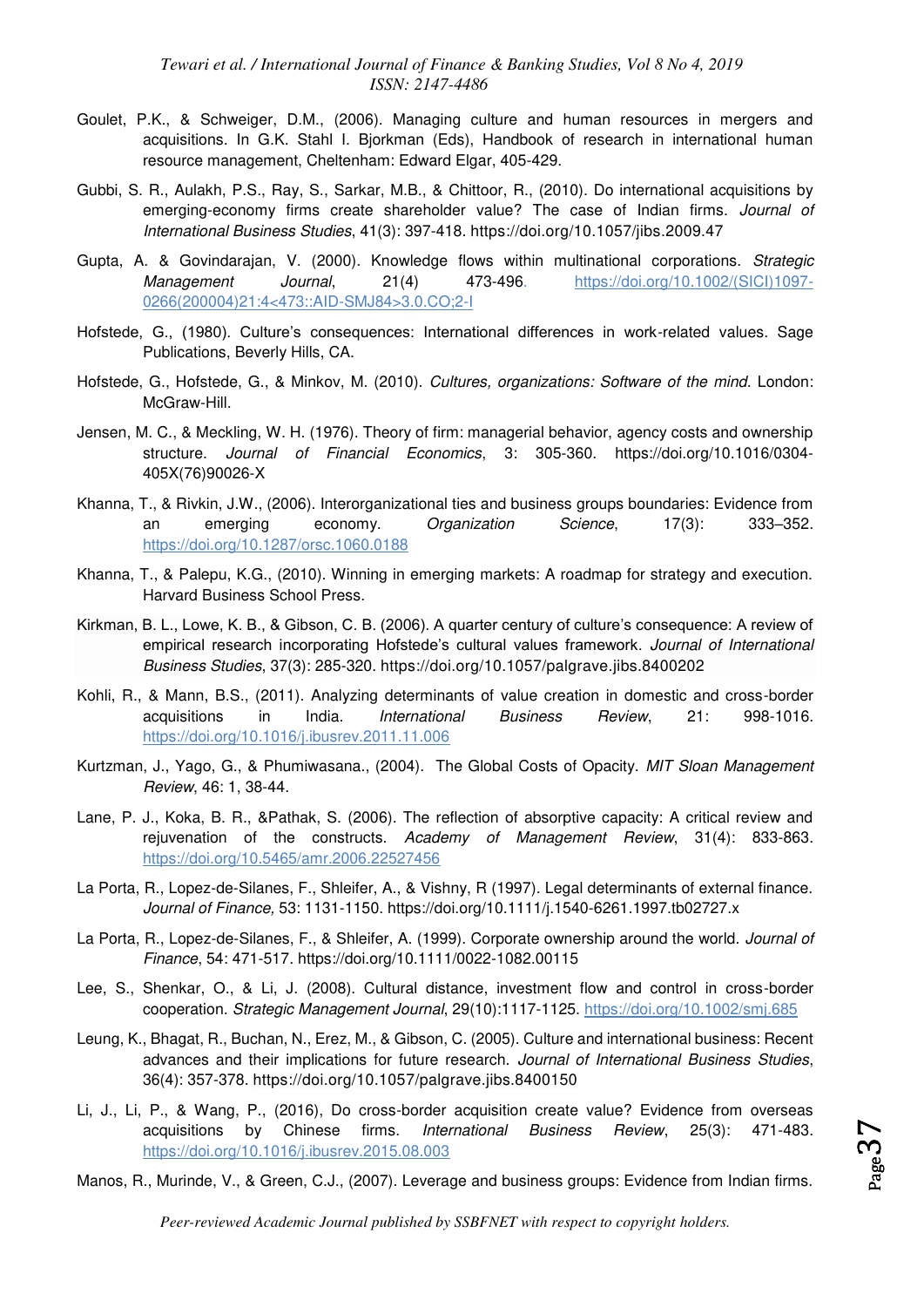*Journal of Economics and Business*, 59: 443-465.<https://doi.org/10.1016/j.jeconbus.2007.04.006>

- Maryhofer, U., (2004). International market entry: Does the home country affect entry-mode decisions? *Journal of International Marketing*, 12(4): 71-96. [https://doi.org/10.1509/jimk.12.4.71.53211](https://doi.org/10.1509%2Fjimk.12.4.71.53211)
- Masulis, R. W., Wang, C., & Xie, F. (2007). Corporate governance and acquirer returns. *Journal of Finance*, 61: 1851-1889.<https://doi.org/10.1111/j.1540-6261.2007.01259.x>
- Moeller, S.B., & Schlingemann, F.P., (2005). Global diversification and bidder gains: A comparison between cross-border and domestic acquisitions. *[Journal of Banking and Finance,](http://www.sciencedirect.com/science/journal/03784266)* 29: 533–564. <https://doi.org/10.1016/j.jbankfin.2004.05.018>
- Moeller, S., B., Schlingemann, F., P. & Stulz, R. (2004). Firm size and the gain from acquisitions. *Journal of Financial Economics*, 72(2): 201-228.<https://doi.org/10.1016/j.jfineco.2003.07.002>
- Morosini, P., & Singh, H., (1994). Post-cross border acquisitions: Implementing "national culture-compatible strategies to improve performance. *European Management Journal*, 12(4): 390-400. [https://doi.org/10.1016/0263-2373\(94\)90025-6](https://doi.org/10.1016/0263-2373(94)90025-6)
- Morosini, P., Shane, S., & Singh, H. (1998). National cultural distance and cross-border acquisition performance. *Journal of International Business Studies*, 29(1): 137-158. <https://doi.org/10.1057/palgrave.jibs.8490029>
- Nicholson, R. R., & Salaber, J. (2013). The motive and performance of cross-border acquirers from emerging economies: Comparison between Chinese and Indian firms. *International Business Review*, 22: 963-980.<https://doi.org/10.1016/j.ibusrev.2013.02.003>
- Ning, L., Kuo, J. M., Strange, R., & Wang, B., (2014), International investors' reactions to cross-border acquisition by emerging markets multinationals*. International Business Review*, 23(4): 811-823. <https://doi.org/10.1016/j.ibusrev.2013.12.003>
- Pennings, J. M., Barkema, H G., & Douma, S. W. (1994). Organizational learning and diversification. *Academy of Management Journal*, 37(3): 608-640.<https://doi.org/10.5465/256702>
- Pradhan, J.P., & Abraham, V., (2005). Overseas mergers and acquisitions by Indian Enterprises: Patterns and motivations. *Indian Journal of Economics*, 33(1): 365-386[. https://ssrn.com/abstract=1515708](https://ssrn.com/abstract=1515708)
- Raid, S., & Vaara, E. (2011). Varieties of national metonymy in media accounts of international merger and acquisitions. *Journal of Management Studies,* 48(4): 737-771. [https://doi.org/10.1111/j.1467-](https://doi.org/10.1111/j.1467-6486.2010.00940.x) [6486.2010.00940.x](https://doi.org/10.1111/j.1467-6486.2010.00940.x)
- Reuer, J., & Koza, M., (2000). Asymmetric information and joint venture performance: Theory and evidence for domestic and international joint ventures. *Strategic Management Journal*, 21(1): 81-88. [https://doi.org/10.1002/\(SICI\)1097-0266\(200001\)21:1<81::AID-SMJ62>3.0.CO;2-R](https://doi.org/10.1002/(SICI)1097-0266(200001)21:1%3C81::AID-SMJ62%3E3.0.CO;2-R)
- Roll, R. (1986). The Hubris Hypothesis of Corporate Takeovers. *Journal of Business*, 59(2): 197-216. <https://www.jstor.org/stable/2353017>
- Shenkar, O. (2012), Beyond cultural distance: Switching to a friction lens in the study of cultural distance. *Journal of International Business Studies,* 43(1): 12-17.<https://doi.org/10.1057/jibs.2011.42>
- Sivakumar, K., & Nakata, C. (2001). The stampede towards Hofstede's framework: Avoiding the sample design pit in cross-cultural research. *Journal of International Business Studies,* 32(3): 555-574. <https://doi.org/10.1057/palgrave.jibs.8490984>
- Slangel, A., (2006). National cultural distance and initial foreign acquisition performance: The moderating effect of integration. *Journal of World Business*, 41(2): 161-170. <https://doi.org/10.1016/j.jwb.2006.01.003>
- Spector, P. E., Cooper, C. L., & Sparks, K. (2001). An international study of the psychometric properties of the Hofstede Values Survey Module 1994: A comparison of Individual and country / province level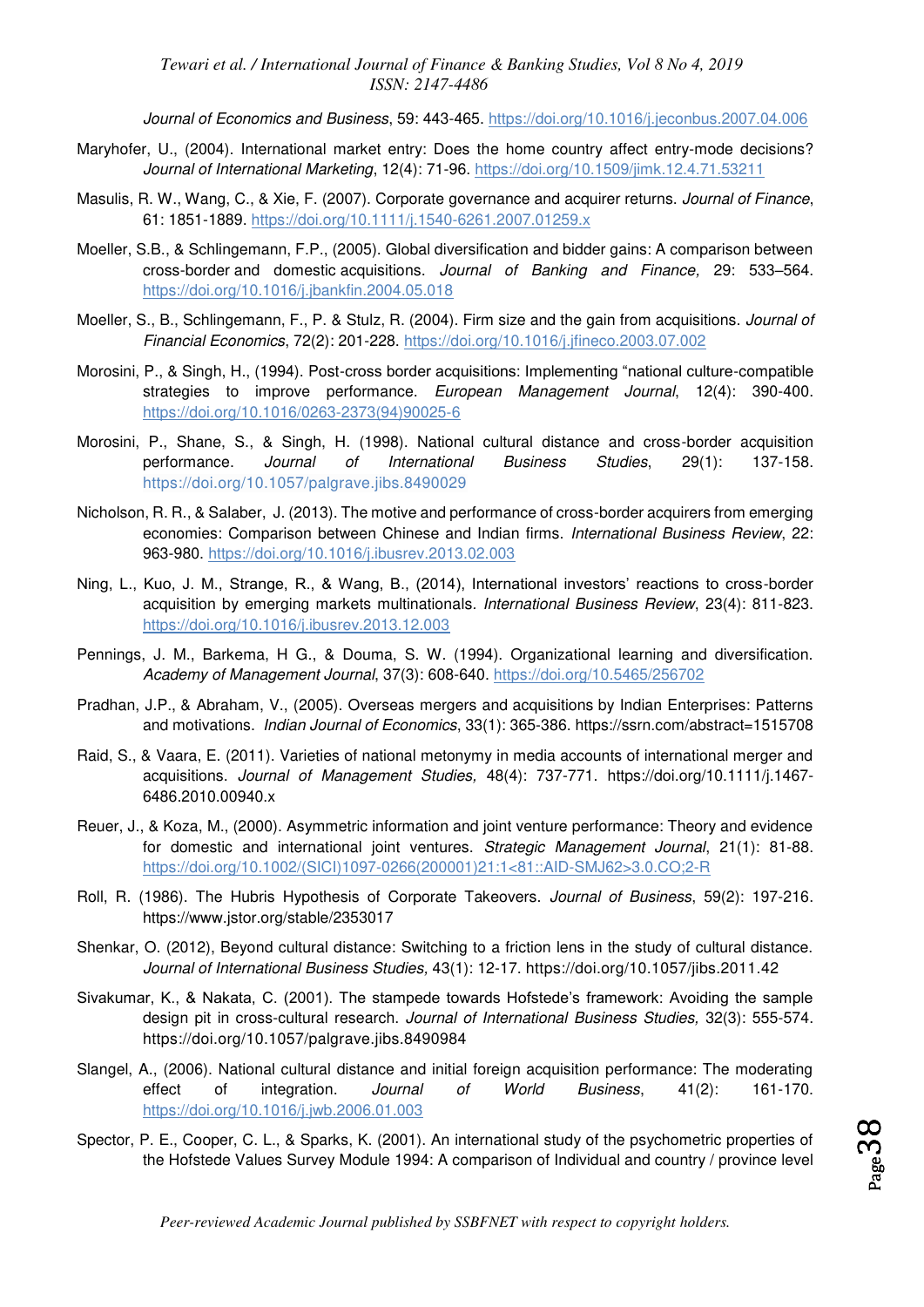results. *Applied Psychology: An international Review*, 50(2): 269-281[. https://doi.org/10.1111/1464-](https://doi.org/10.1111/1464-0597.00058) [0597.00058](https://doi.org/10.1111/1464-0597.00058) 

- Stahl, G. K. & Voigt, A. (2008). Do cultural difference matter in mergers and acquisitions? A tentative model and examination. *Organization Science*, 19(1): 160-176.<https://doi.org/10.1287/orsc.1070.0270>
- Sun, S. L., Peng, M. W., Ren, B., & Yan, D., (2012). A comparative ownership advantage framework for cross-border M&A: The rise of Chinese and Indian MNEs. *Journal of World Business*, 47(1): 4-16. <https://doi.org/10.1016/j.jwb.2010.10.015>
- Tzokas, N., Kim, Y. A., Akbar, H., & Al-Dajani, H. (2015). Absorptive capacity and performance: The role of customer relationship and technological capabilities in high-tech SMEs. *Industrial Marketing Management*, 47: 134-142.<https://doi.org/10.1016/j.indmarman.2015.02.033>
- Very, P., Lubatkin, M., & Calori, R., (1996). A cross national assessment of acculturative stress in recent European mergers. *International Studies of Management and Organization,* 26(1): 59-86. <https://doi.org/10.1080/00208825.1996.11656674>
- Weber, Y., Shenkar, O,. & Raveh, A. (1996). National and corporate culture fit in merger/acquisitions: An exploratory study. *Management Science*, 42(8): 1215-1227. <https://doi.org/10.1287/mnsc.42.8.1215>

#### www.doingbusiness.org/rankings

- Zahar, S. A., & George, G. (2002). Absorptive capacity: A review, reconceptualization and extension. *Academy of Management Review*, 27(2): 185-203.<https://doi.org/10.5465/amr.2002.6587995>
- Zhao, H., Luo, Y., & Suh, T. (2004). Transaction cost determinants and ownership based entry mode choice: A meta analytical review. *Journal of International Business Studies*, 35(6): 524-544. <https://doi.org/10.1057/palgrave.jibs.8400106>
- Zhu, P.C., & Malhotra, S., (2008). Announcement effect and price pressure: An empirical study of crossborder acquisitions by Indian firms. *International Research Journal of Finance and Economics,* 13: 24-41.

 $_{\rm Page}$ 39